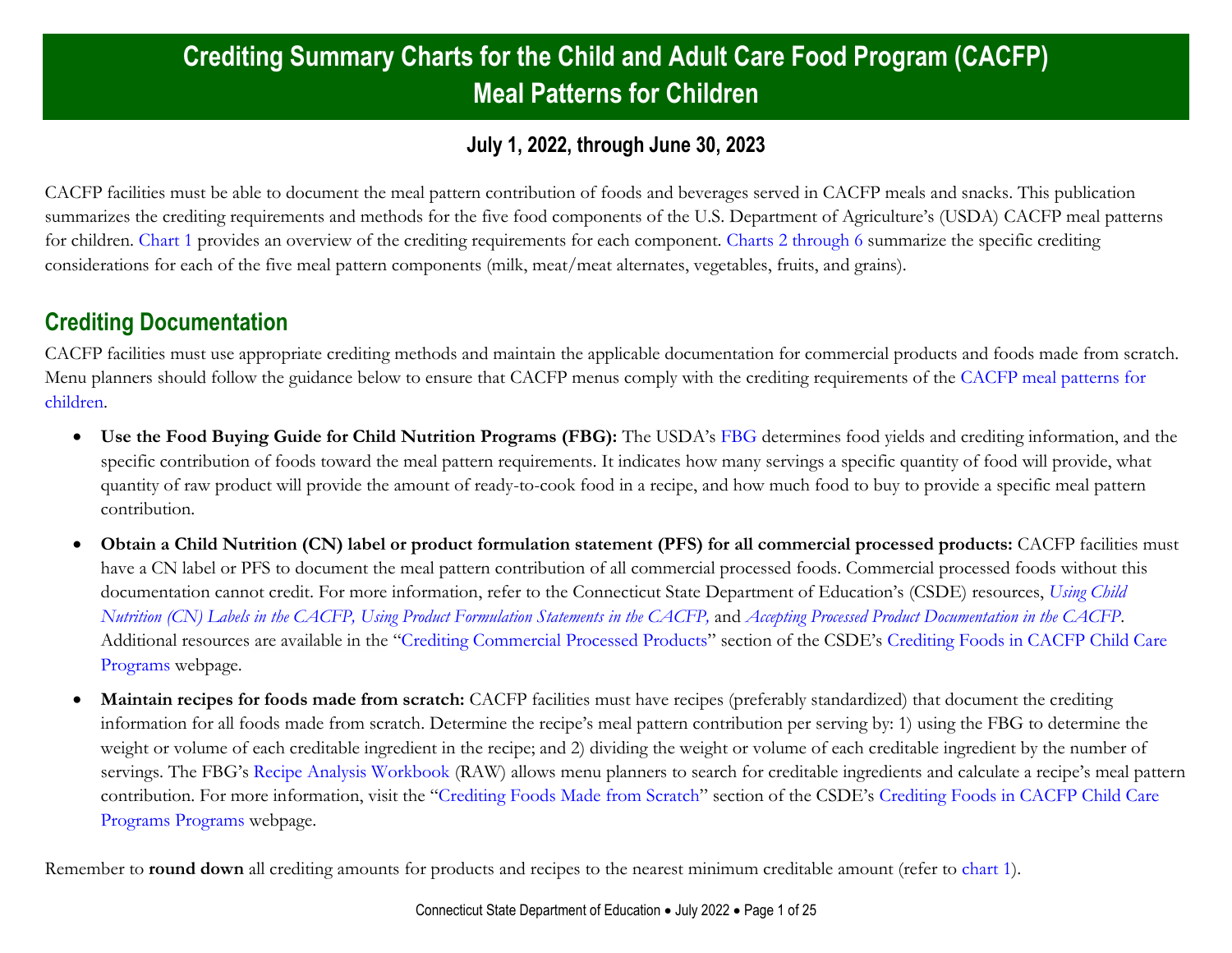<span id="page-1-0"></span>

| Chart 1 - Overview of Crediting Requirements for the Meal Pattern Components                                                            |                                                                                               |                                                                                                                                                                                                                                                                                                                                                                                                                                                                                            |                                                                                                                                                         |                                                                                                                                                  |                                                                                                                                                                                                                                                                                                                                                                                                                                                                                               |
|-----------------------------------------------------------------------------------------------------------------------------------------|-----------------------------------------------------------------------------------------------|--------------------------------------------------------------------------------------------------------------------------------------------------------------------------------------------------------------------------------------------------------------------------------------------------------------------------------------------------------------------------------------------------------------------------------------------------------------------------------------------|---------------------------------------------------------------------------------------------------------------------------------------------------------|--------------------------------------------------------------------------------------------------------------------------------------------------|-----------------------------------------------------------------------------------------------------------------------------------------------------------------------------------------------------------------------------------------------------------------------------------------------------------------------------------------------------------------------------------------------------------------------------------------------------------------------------------------------|
| Criteria                                                                                                                                | <b>Milk</b>                                                                                   | <b>Meat/Meat Alternates (MMA)</b>                                                                                                                                                                                                                                                                                                                                                                                                                                                          | <b>Vegetables</b>                                                                                                                                       | <b>Fruits</b>                                                                                                                                    | <b>Grains</b>                                                                                                                                                                                                                                                                                                                                                                                                                                                                                 |
| Meal pattern<br>measure                                                                                                                 | Volume: cups                                                                                  | Weight: ounces                                                                                                                                                                                                                                                                                                                                                                                                                                                                             | Volume: cups                                                                                                                                            | Volume: cups                                                                                                                                     | Weight: ounce equivalents (oz eq)                                                                                                                                                                                                                                                                                                                                                                                                                                                             |
| Minimum<br>creditable amount                                                                                                            | Full serving                                                                                  | $\frac{1}{4}$ ounce                                                                                                                                                                                                                                                                                                                                                                                                                                                                        | $\frac{1}{8}$ cup                                                                                                                                       | $\frac{1}{8}$ cup                                                                                                                                | $\frac{1}{4}$ oz eq                                                                                                                                                                                                                                                                                                                                                                                                                                                                           |
| Crediting<br>methods: Round<br>down all crediting<br>amounts for products<br>and recipes to the<br>nearest minimum<br>creditable amount | Credit based<br>on allowable<br>types of milk<br>for each age<br>group (refer to<br>chart 2). | • MMA without added<br>ingredients: Credit based on<br>cooked weight, e.g., 1 ounce of<br>cooked lean meat credits as<br>1 ounce of MMA. Use the<br>FBG for to determine cooked<br>yields or edible portions.<br>• Processed MMA (contain<br>added ingredients): Credit<br>based on the amount specified<br>in the CN label, PFS, or FBG.<br>Note: The manufacturer's serving<br>weight is not the same as the MMA<br>contribution because processed foods<br>contain non-MMA ingredients. | • Credit based<br>on volume<br>(cups) using<br>the yields in<br>the FBG.<br>Credit raw<br>$\bullet$<br>leafy greens<br>as half the<br>volume<br>served. | • Credit based<br>on volume<br>(cups) using<br>the yields in<br>the FBG.<br>• Credit dried<br>fruit credits<br>as twice the<br>volume<br>served. | • Method 1: Use the weight (groups A-<br>G) or volume (groups H-I) in the<br>USDA's Exhibit A chart (refer to<br>Grain Ounce Equivalents for the<br>CACFP).<br>Method 2: Determine the weight<br>$\bullet$<br>(grams) of the creditable grains per<br>serving (refer to <i>Calculation Methods for</i><br>Grains Ounce Equivalents for the<br>CACFP).<br>Groups A-F: 1 oz eq = 16 grams<br>$\circ$<br>of creditable grains<br>Groups H: 1 oz eq = 28 grams<br>$\circ$<br>of creditable grains |
| Documentation<br>for unprocessed<br>products                                                                                            | Not applicable                                                                                | Use FBG to determine and document food yields and crediting information.                                                                                                                                                                                                                                                                                                                                                                                                                   |                                                                                                                                                         |                                                                                                                                                  |                                                                                                                                                                                                                                                                                                                                                                                                                                                                                               |
| Documentation<br>for processed<br>products                                                                                              | Not applicable,<br>except for milk<br>in smoothies.                                           | Must have CN label or PFS.<br>CSDE webpage: Crediting Commercial Processed Products in CACFP Child Care Programs                                                                                                                                                                                                                                                                                                                                                                           |                                                                                                                                                         |                                                                                                                                                  |                                                                                                                                                                                                                                                                                                                                                                                                                                                                                               |
| Documentation<br>for foods made<br>from scratch                                                                                         | Not applicable,<br>except for milk<br>in smoothies.                                           | Must have recipe (preferably standardized).<br>CSDE webpage: Crediting Foods Made from Scratch in CACFP Child Care Programs                                                                                                                                                                                                                                                                                                                                                                |                                                                                                                                                         |                                                                                                                                                  |                                                                                                                                                                                                                                                                                                                                                                                                                                                                                               |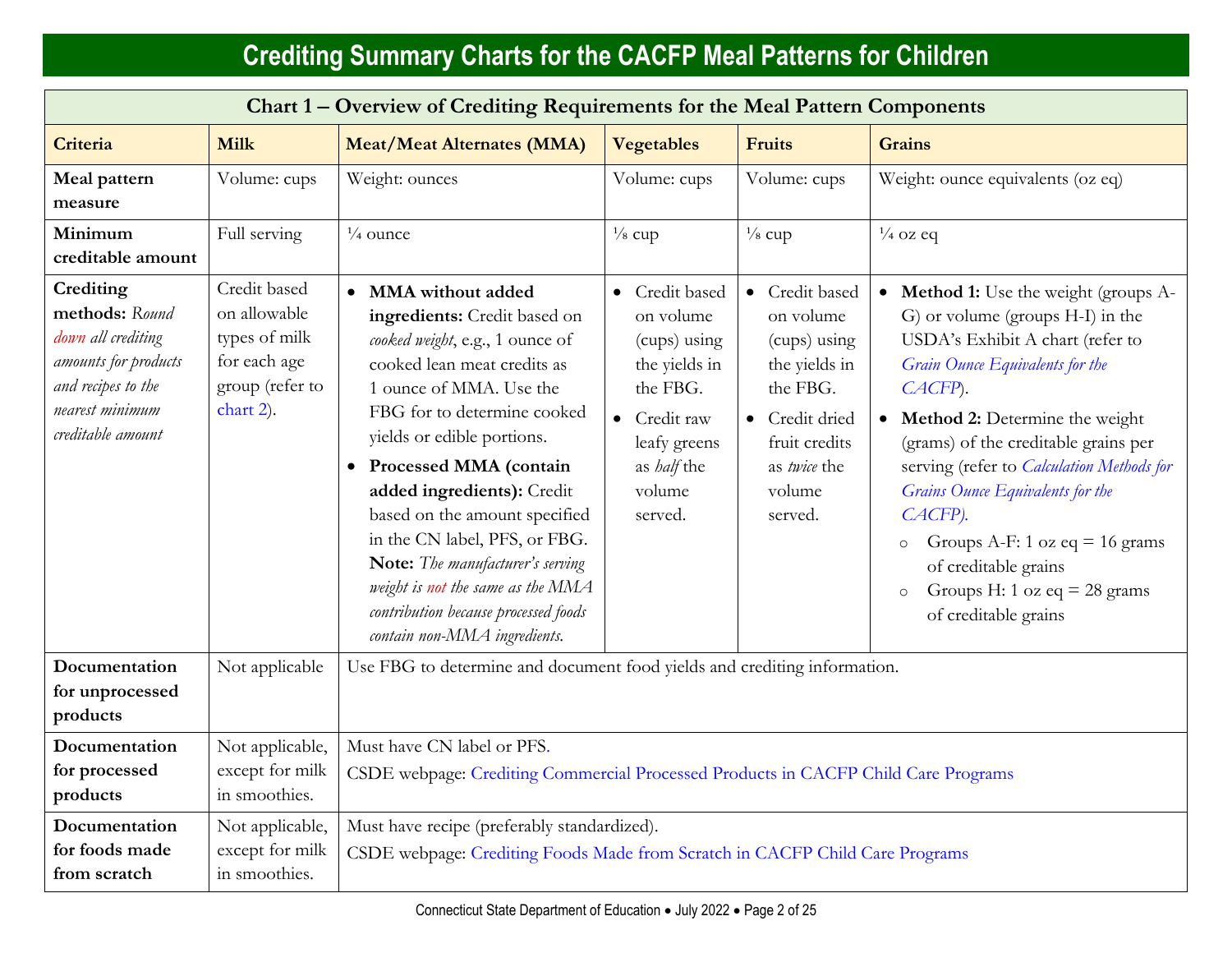#### <span id="page-2-0"></span>**How to Credit the Meal Pattern Components**

Charts 2 through 6 summarize the specific crediting considerations for each of the five components and include links to resources and websites with additional information.

- [Chart](#page-3-0) 2. Milk Component
- [Chart](#page-5-0) 3. Meat/Meat Alternates Component
- [Chart](#page-12-0) 4. Vegetables Component
- [Chart](#page-15-0) 5. Fruits Component
- [Chart](#page-18-0) 6. Grains Component

For detailed guidance on the meal patterns and crediting requirements, refer to the CSDE's guide, *[Meal](https://portal.ct.gov/-/media/SDE/Nutrition/CACFP/MealPattern/Guide_CACFP_Meal_Patterns.pdf)  [Pattern Requirements for CACFP Child Care Programs](https://portal.ct.gov/-/media/SDE/Nutrition/CACFP/MealPattern/Guide_CACFP_Meal_Patterns.pdf)*, and visit the CSDE's [Crediting Foods in](https://portal.ct.gov/SDE/Nutrition/Crediting-Foods-in-CACFP-Child-Care-Programs/Documents) CACFP Child [Care Programs](https://portal.ct.gov/SDE/Nutrition/Crediting-Foods-in-CACFP-Child-Care-Programs/Documents) webpage.



#### **Crediting Resources**

Crediting Commercial Processed Products in CACFP Child Care Programs (CSDE webpage): <https://portal.ct.gov/SDE/Nutrition/Crediting-Foods-in-CACFP-Child-Care-Programs/Documents#CommercialProducts> Crediting Foods Made from Scratch in CACFP Child Care Programs (CSDE webpage): <https://portal.ct.gov/SDE/Nutrition/Crediting-Foods-in-CACFP-Child-Care-Programs/Documents#ScratchFoods> Crediting Guidance for the Meal Pattern Components for CACFP Child Care Programs (CSDE webpage): <https://portal.ct.gov/SDE/Nutrition/Crediting-Foods-in-CACFP-Child-Care-Programs/Documents#CACFPMealPatternComponents>

Food Buying Guide for Child Nutrition Programs (USDA): <https://www.fns.usda.gov/tn/food-buying-guide-for-child-nutrition-programs>

- Meal Pattern Requirements for CACFP Child Care Programs (CSDE): [https://portal.ct.gov/-/media/SDE/Nutrition/CACFP/MealPattern/Guide\\_CACFP\\_Meal\\_Patterns.pdf](https://portal.ct.gov/-/media/SDE/Nutrition/CACFP/MealPattern/Guide_CACFP_Meal_Patterns.pdf)
- Meal Patterns for CACFP Child Care Programs (CSDE webpage): <https://portal.ct.gov/SDE/Nutrition/Meal-Patterns-CACFP-Child-Care-Programs>
- Noncreditable Foods in CACFP Child Care Programs (CSDE):
	- [https://portal.ct.gov/-/media/SDE/Nutrition/CACFP/Crediting/Noncreditable\\_Foods\\_CACFP.pdf](https://portal.ct.gov/-/media/SDE/Nutrition/CACFP/Crediting/Noncreditable_Foods_CACFP.pdf)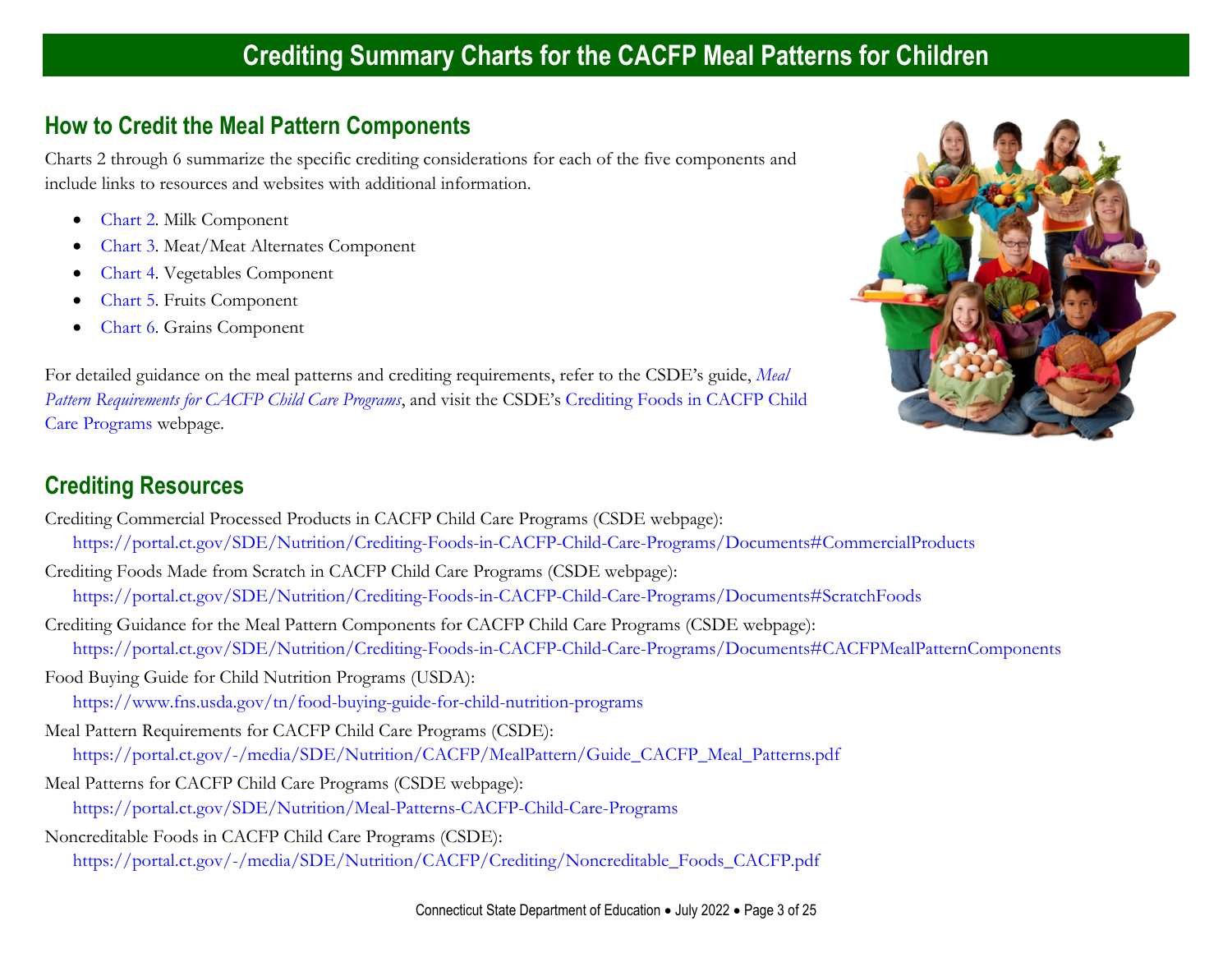#### **Chart 2** − **How to Credit the Milk Component**

<span id="page-3-0"></span>The milk component includes only fluid milk. Milk must be pasteurized, meet all state and local requirements, and contain vitamins A and D at levels specified by the Food and Drug Administration (FDA). For information on the meal pattern requirements for the milk component, refer to section 3 of the CSDE's guide, *[Meal Pattern Requirements for CACFP Child Care Programs](https://portal.ct.gov/-/media/SDE/Nutrition/CACFP/MealPattern/Guide_CACFP_Meal_Patterns.pdf)*.

**Noncreditable foods:** Examples of foods that do not credit as the milk component include but are not limited to milk that does not meet the fat content and flavor restrictions for each age group (such as low-fat (1%) milk and fat-free milk for age 1; and flavored milk; reduced fat (2%) milk and whole milk for ages 2-5); nondairy milk substitutes that do not meet the USDA's nutrition standards for fluid milk substitutes, such as rice milk, almond milk, and cashew milk; milk that is cooked or baked in prepared foods, such as cereals, puddings, and cream sauces; nutrition supplement beverages, such as Abbott's Pediasure; powdered milk beverages, such as Nestle's NIDO; and *for public schools only*, milk and nondairy milk substitutes that do not meet the state beverage requirements of Connecticut General Statute Section 10-221q. For additional guidance, refer to the CSDE's resource, *[Noncreditable Foods in](https://portal.ct.gov/-/media/SDE/Nutrition/CACFP/Crediting/Noncreditable_Foods_CACFP.pdf)  [CACFP Child Care Programs.](https://portal.ct.gov/-/media/SDE/Nutrition/CACFP/Crediting/Noncreditable_Foods_CACFP.pdf)*

<span id="page-3-1"></span>

| Food item  |
|------------|
| Fluid milk |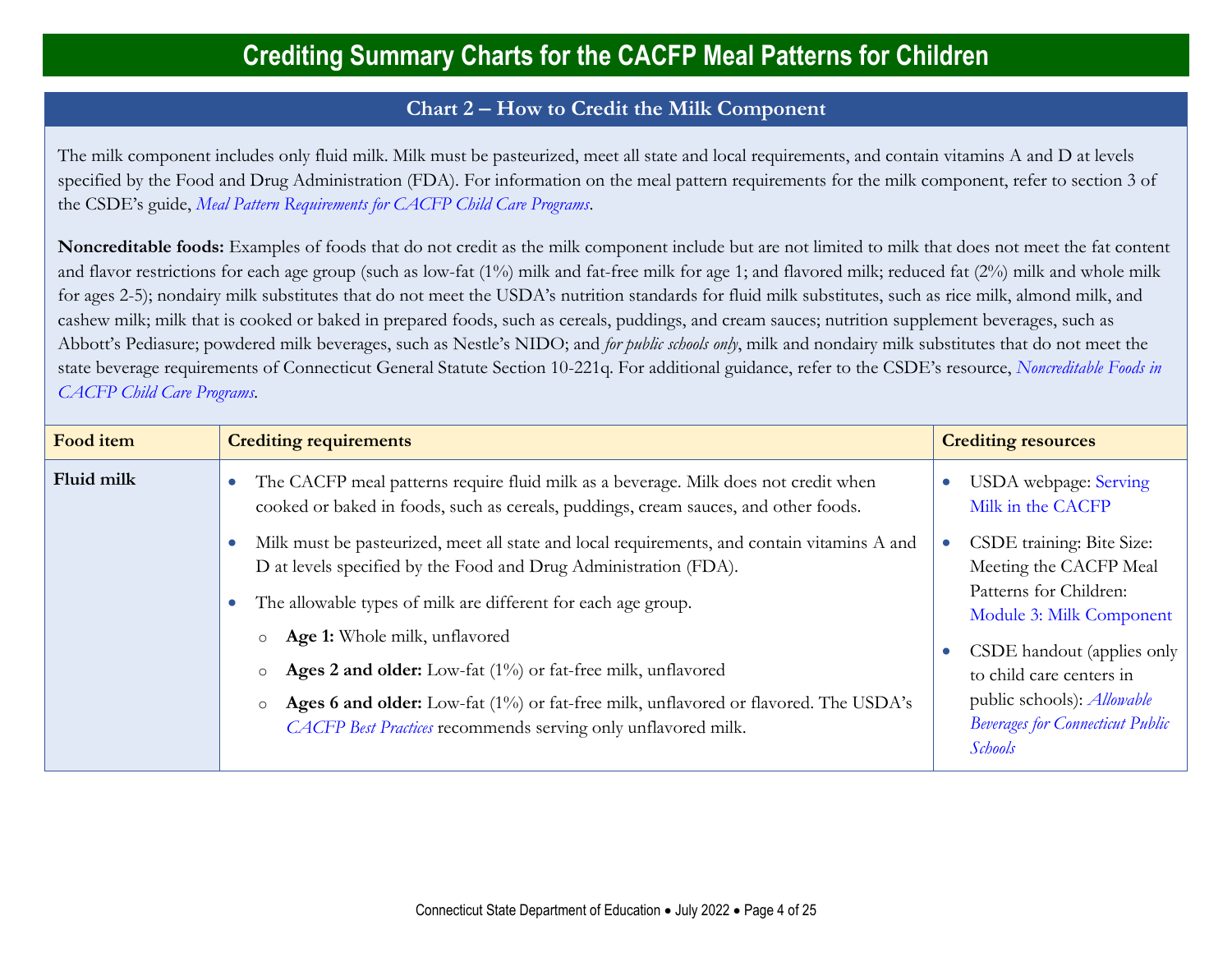| Chart 2 – How to Credit the Milk Component, continued     |                                                                                                                                                                                                                                                                                                                                                                                                                                                                                                                             |                                                                |  |  |
|-----------------------------------------------------------|-----------------------------------------------------------------------------------------------------------------------------------------------------------------------------------------------------------------------------------------------------------------------------------------------------------------------------------------------------------------------------------------------------------------------------------------------------------------------------------------------------------------------------|----------------------------------------------------------------|--|--|
| Food item                                                 | <b>Crediting requirements</b>                                                                                                                                                                                                                                                                                                                                                                                                                                                                                               | <b>Crediting resources</b>                                     |  |  |
| Fluid milk, continued                                     | Allowable types of milk include any of the following that meet the fat content and flavor<br>$\bullet$<br>restrictions: lactose-reduced milk, lactose-free milk, acidified milk, cultured milk, cultured<br>buttermilk, and Ultra High Temperature (UHT) milk.<br>Child care centers in public schools: Must also meet the state beverage requirements for<br>$\bullet$<br>milk (Section 10-221q of the Connecticut General Statutes).<br>CACFP menus must document the type of milk served to each age group.<br>$\bullet$ |                                                                |  |  |
| Iron-fortified infant<br>formula for ages<br>12-13 months | Meals and snacks that contain an allowable iron-fortified infant formula are reimbursable for<br>$\bullet$<br>a one-month transition period, when children ages 12 to 13 months are weaning from infant<br>formula to whole cow's milk. Iron-fortified infant formula does not meet the fluid milk<br>requirement of the CACFP meal patterns for children for any other age group.                                                                                                                                          |                                                                |  |  |
| Whole milk or<br>reduced-fat for<br>ages 24-25 months     | Meals and snacks that contain unflavored whole milk or unflavored reduced-fat milk may be<br>$\bullet$<br>claimed for reimbursement when served to children ages 24-25 months who are transitioning<br>from whole milk to low-fat or fat-free milk. Whole milk and reduced-fat milk do not meet<br>the fluid milk requirement of the CACFP meal patterns for children for any other age group.                                                                                                                              |                                                                |  |  |
| <b>Breastmilk</b>                                         | Breastmilk is allowed as the milk component in the CACFP meal patterns for children at any<br>$\bullet$<br>age. Meals and snacks are reimbursable when a parent provides expressed breastmilk or a<br>mother breastfeeds her child on site.                                                                                                                                                                                                                                                                                 |                                                                |  |  |
| Milk in<br>fruit/vegetable<br>smoothies                   | The minimum creditable amount of milk in a smoothie is $\frac{1}{4}$ cup. If a smoothie contains less<br>$\bullet$<br>than the full serving of milk, the meal or snack must include additional milk to provide the<br>full serving for each age group.                                                                                                                                                                                                                                                                      | CSDE handout: Crediting<br>$\bullet$<br>Smoothies in the CACFP |  |  |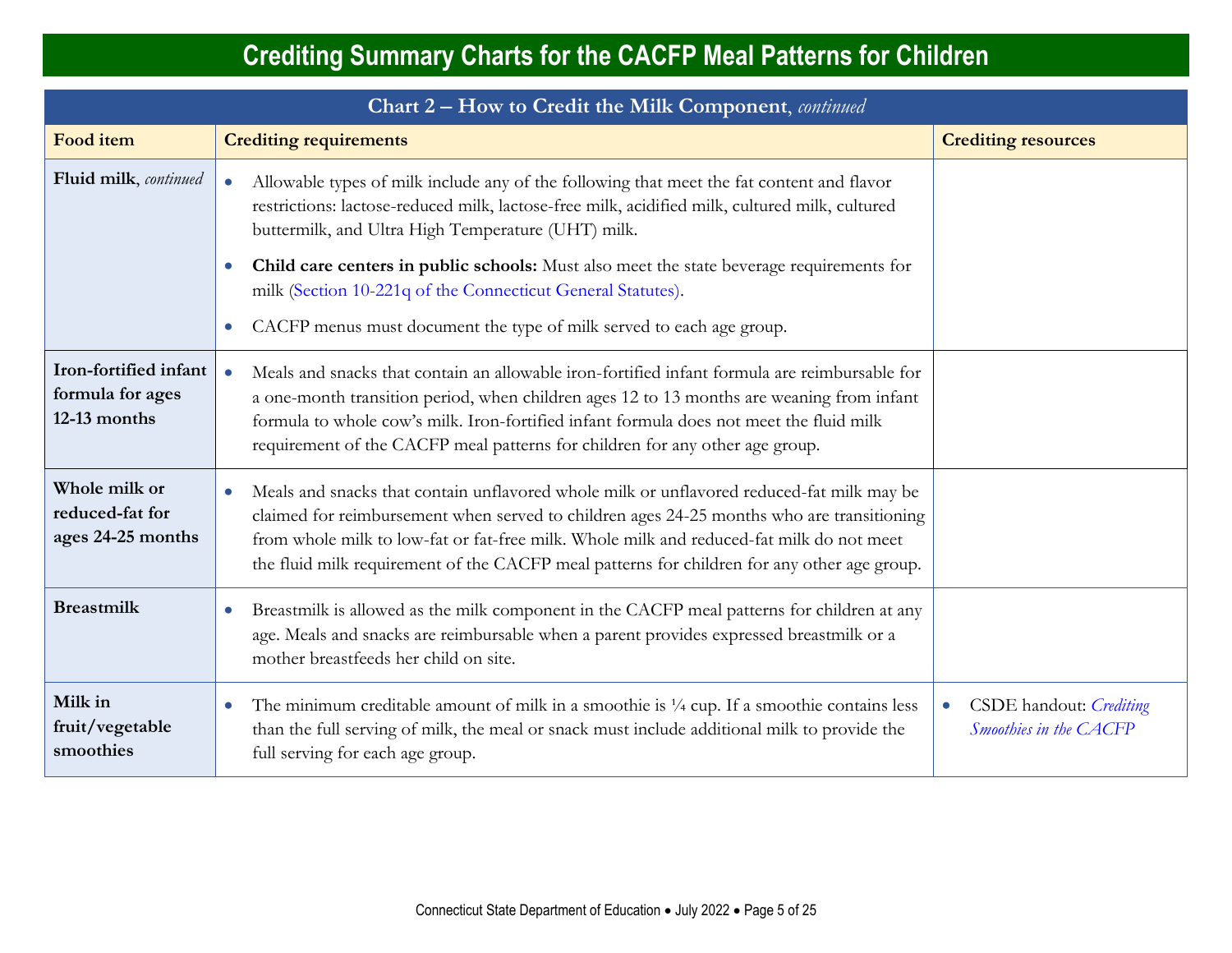|                                                                                               |                                                                                                                                                                                                                                                                                                                                                                                                                                                                                                                                                                                                                                |  | Chart 2 – How to Credit the Milk Component, continued                                                                                                                                                                                                                                        |  |  |  |  |
|-----------------------------------------------------------------------------------------------|--------------------------------------------------------------------------------------------------------------------------------------------------------------------------------------------------------------------------------------------------------------------------------------------------------------------------------------------------------------------------------------------------------------------------------------------------------------------------------------------------------------------------------------------------------------------------------------------------------------------------------|--|----------------------------------------------------------------------------------------------------------------------------------------------------------------------------------------------------------------------------------------------------------------------------------------------|--|--|--|--|
| Food item                                                                                     | <b>Crediting requirements</b>                                                                                                                                                                                                                                                                                                                                                                                                                                                                                                                                                                                                  |  | <b>Crediting resources</b>                                                                                                                                                                                                                                                                   |  |  |  |  |
| Milk substitutes for<br>$\bullet$<br>children without a<br>disability<br>"Fluid milk" above). | The USDA allows two types of milk substitutions: 1) nondairy milk substitutes that meet the<br>USDA's nutrition standards for fluid milk substitutes; and 2) lactose-free or lactose-reduced<br>milk that meets the required fat content and flavor restrictions for each age group (refer to                                                                                                                                                                                                                                                                                                                                  |  | CSDE handout: <i>Allowable</i><br>Milk Substitutes for Children<br>without Disabilities in CACFP<br>Child Care Programs                                                                                                                                                                      |  |  |  |  |
| children without a disability.                                                                | Child care centers in public schools: Must also meet the state beverage requirements for<br>nondairy milk substitutes (Section 10-221q of the Connecticut General Statutes). The state<br>beverage statute requires that milk cannot contain artificial sweeteners and cannot exceed 4<br>grams of sugars per fluid ounce. Nondairy milk substitutes cannot contain artificial<br>sweeteners and cannot exceed 4 grams of sugars per fluid ounce, 35 percent of calories from<br>fat, and 10 percent of calories from saturated fat.<br>Juice, water, and other beverages can never substitute for milk in meals or snacks for |  | USDA Memo: CACFP 17-<br>2016: Nutrition Requirements<br>for Fluid Milk and Fluid Milk<br>Substitutions in the CACFP,<br>$Q\acute{c}zAs$<br>CSDE handout (applies only<br>to child care centers in<br>public schools): Allowable<br><b>Beverages for Connecticut Public</b><br><b>Schools</b> |  |  |  |  |

<span id="page-5-0"></span>For more resources, visit the CSDE's webpage, [Milk Component for CACFP Child Care Programs.](https://portal.ct.gov/SDE/Nutrition/Crediting-Foods-in-CACFP-Child-Care-Programs/Documents#Milk)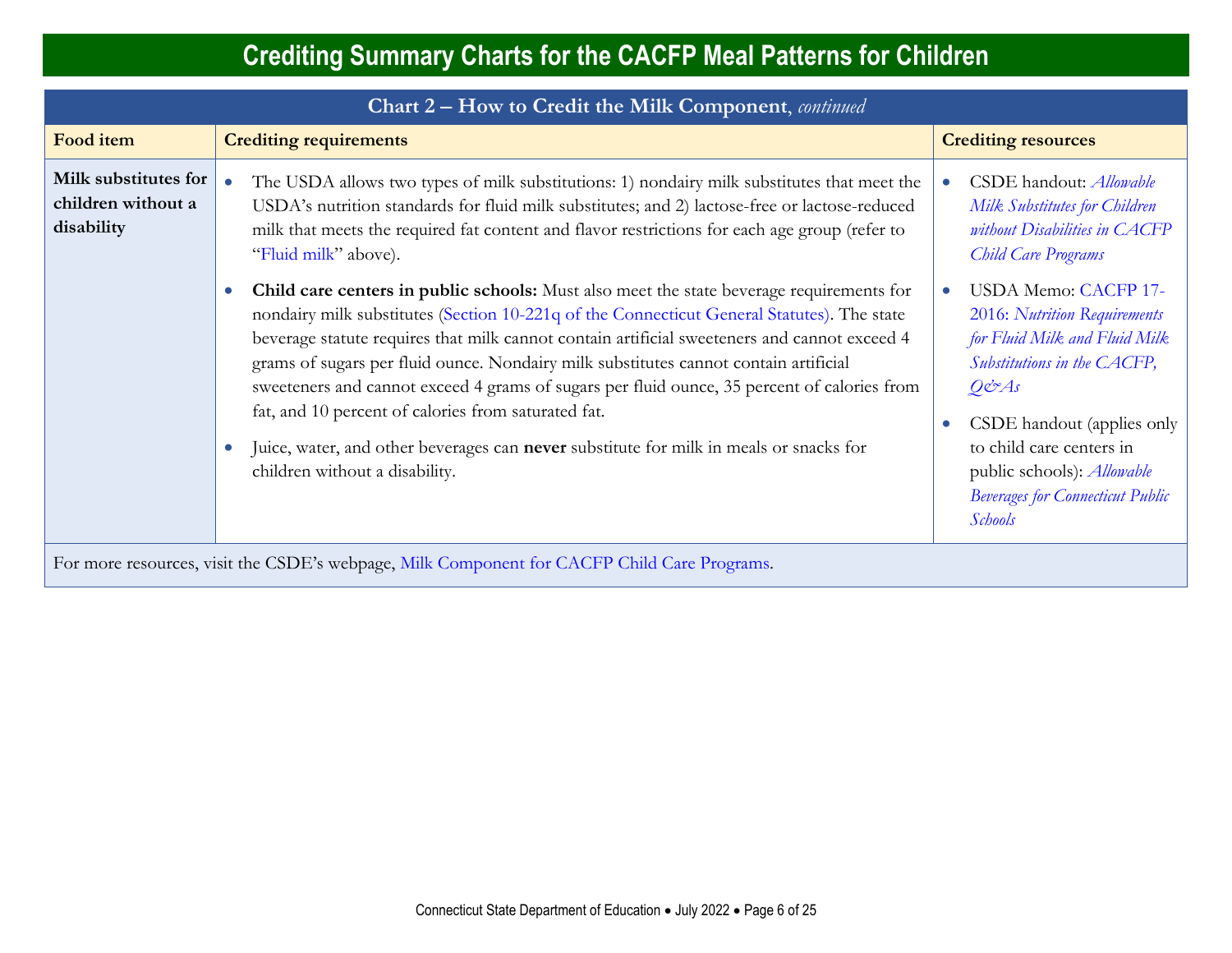#### **Chart 3** − **How to Credit the Meat/Meat Alternates Component**

The MMA component includes fresh and frozen meats (e.g., lean beef, pork, poultry, fish, and shellfish), processed meats (e.g., chicken nuggets, deli meats, and fish sticks), canned meats (e.g., chicken, tuna, and salmon), and meat alternates such as eggs, cheese, yogurt, nuts and seeds and their butters, beans and peas (legumes), tofu, and tempeh. The USDA's *[CACFP Best Practices](https://fns-prod.azureedge.us/sites/default/files/cacfp/CACFP_factBP.pdf)* recommends limiting processed meats to no more than one serving per week; and serving only lean meats, nuts, and legumes. For information on the meal pattern requirements for the MMA component, refer to section 3 of the CSDE's guide, *[Meal Pattern Requirements for CACFP Child Care Programs](https://portal.ct.gov/-/media/SDE/Nutrition/CACFP/MealPattern/Guide_CACFP_Meal_Patterns.pdf)*.

**Note:** The manufacturer's serving weight is **not** the same as the MMA contribution because processed foods contain non-MMA ingredients. CACFP facilities must obtain a CN label or PFS for all commercial processed products (refer to "[Crediting Documentation](#page-0-0)" in this document).

**Noncreditable foods:** Examples of foods that do not credit as the MMA component include but are not limited to bacon; commercial canned soups, e.g., beef barley, beef noodle, turkey or chicken noodle, and turkey or chicken rice; cream cheese; drinkable yogurt; egg whites; frozen yogurt; imitation cheese; products made with tofu that are not easily recognized as meat substitutes; and sour cream. For additional guidance, refer to the CSDE's resource, *[Noncreditable Foods in CACFP Child Care Programs.](https://portal.ct.gov/-/media/SDE/Nutrition/CACFP/Crediting/Noncreditable_Foods_CACFP.pdf)*

| Food item                                                                                                   | 1 ounce of $MMA =$                                                                                                                                                                                                          | Additional crediting requirements and resources                                                                                                                                                                     |
|-------------------------------------------------------------------------------------------------------------|-----------------------------------------------------------------------------------------------------------------------------------------------------------------------------------------------------------------------------|---------------------------------------------------------------------------------------------------------------------------------------------------------------------------------------------------------------------|
| Alternate protein products<br>(APPs), e.g., veggie burgers,<br>meatless chicken nuggets, and<br>soy hotdogs | Varies by product: Must have a CN label, PFS, or a<br>signed letter from a company official attesting that<br>the product meets the USDA's APP requirements.                                                                | CSDE handout: Requirements for Alternate Protein Products in the<br><b>CACFP</b>                                                                                                                                    |
| Cheeses, e.g., cheddar,<br>mozzarella, provolone,<br>American, and cottage cheese                           | ounce of natural cheese and pasteurized process<br>cheese, e.g., American.<br>1/4 cup of cottage or ricotta cheese.<br>$\bullet$<br>2 ounces of cheese substitute, cheese food<br>substitute, and cheese spread substitute. | Cream cheese does not credit.<br>To credit foods that contain cheese (such as pizza and<br>macaroni and cheese) requires a CN label or PFS for<br>commercial products, and a recipe for foods made from<br>scratch. |
| <b>Commercial combination</b><br>foods, e.g., pizza and chicken<br>nuggets                                  | Varies by product: Must have a CN label or PFS to<br>$\bullet$<br>document the amount of meat or meat alternate per<br>serving.                                                                                             | CSDE handout: Crediting Commercial Meat/Meat Alternate<br>Products in the CACFP<br>CSDE webpage: Crediting Commercial Processed Products<br>in CACFP Child Care Programs                                            |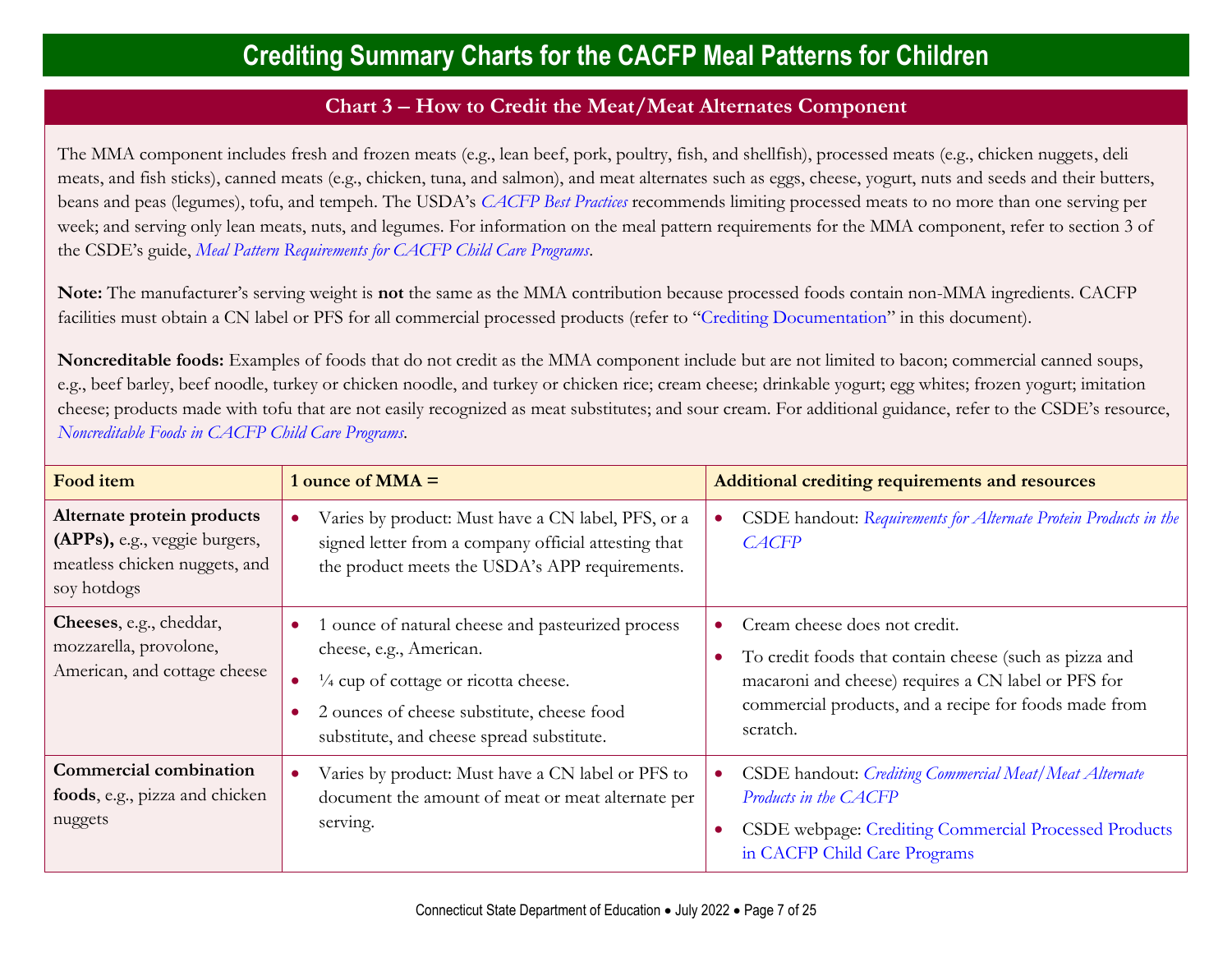| Chart 3 – How to Credit the Meat/Meat Alternates Component, continued                                                  |                                                                                                                                                                                                                                                                                                                           |                                                                                                                                                                                                                                                                                 |  |  |
|------------------------------------------------------------------------------------------------------------------------|---------------------------------------------------------------------------------------------------------------------------------------------------------------------------------------------------------------------------------------------------------------------------------------------------------------------------|---------------------------------------------------------------------------------------------------------------------------------------------------------------------------------------------------------------------------------------------------------------------------------|--|--|
| <b>Food item</b>                                                                                                       | 1 ounce of $MMA =$                                                                                                                                                                                                                                                                                                        | <b>Additional crediting requirements and resources</b>                                                                                                                                                                                                                          |  |  |
| Commercial meat, poultry,<br>or fish products with<br>added ingredients, e.g.,<br>hotdogs, deli meats, and<br>sausages | Varies by product: Must have a CN label or PFS to<br>document the amount of meat or meat alternate per<br>serving.                                                                                                                                                                                                        | Regular bacon does not credit. Some brands of turkey<br>bacon might credit with a PFS.<br>CSDE handout: Crediting Commercial Meat/Meat Alternate<br>Products in the CACFP<br>CSDE webpage: Crediting Commercial Processed Products<br>$\bullet$<br>in CACFP Child Care Programs |  |  |
| Cooked lean meat, poultry,<br>or fish, i.e., without bone,<br>skin, or added ingredients                               | 1 ounce: Refer to the FBG for cooked yields of<br>meat, poultry, and fish.                                                                                                                                                                                                                                                |                                                                                                                                                                                                                                                                                 |  |  |
| Deli meats, e.g., turkey,<br>ham, roast beef, salami, and<br>bologna                                                   | Varies by product: Must have a CN label or PFS to<br>$\bullet$<br>document the amount of meat per serving.<br>Many deli meats do not credit based on serving<br>$\bullet$<br>weight because they contain added binders,<br>extenders, and liquids. Many deli meats require<br>several ounces to credit as 1 ounce of MMA. | CSDE handout: Crediting Deli Meats in the CACFP<br>$\bullet$                                                                                                                                                                                                                    |  |  |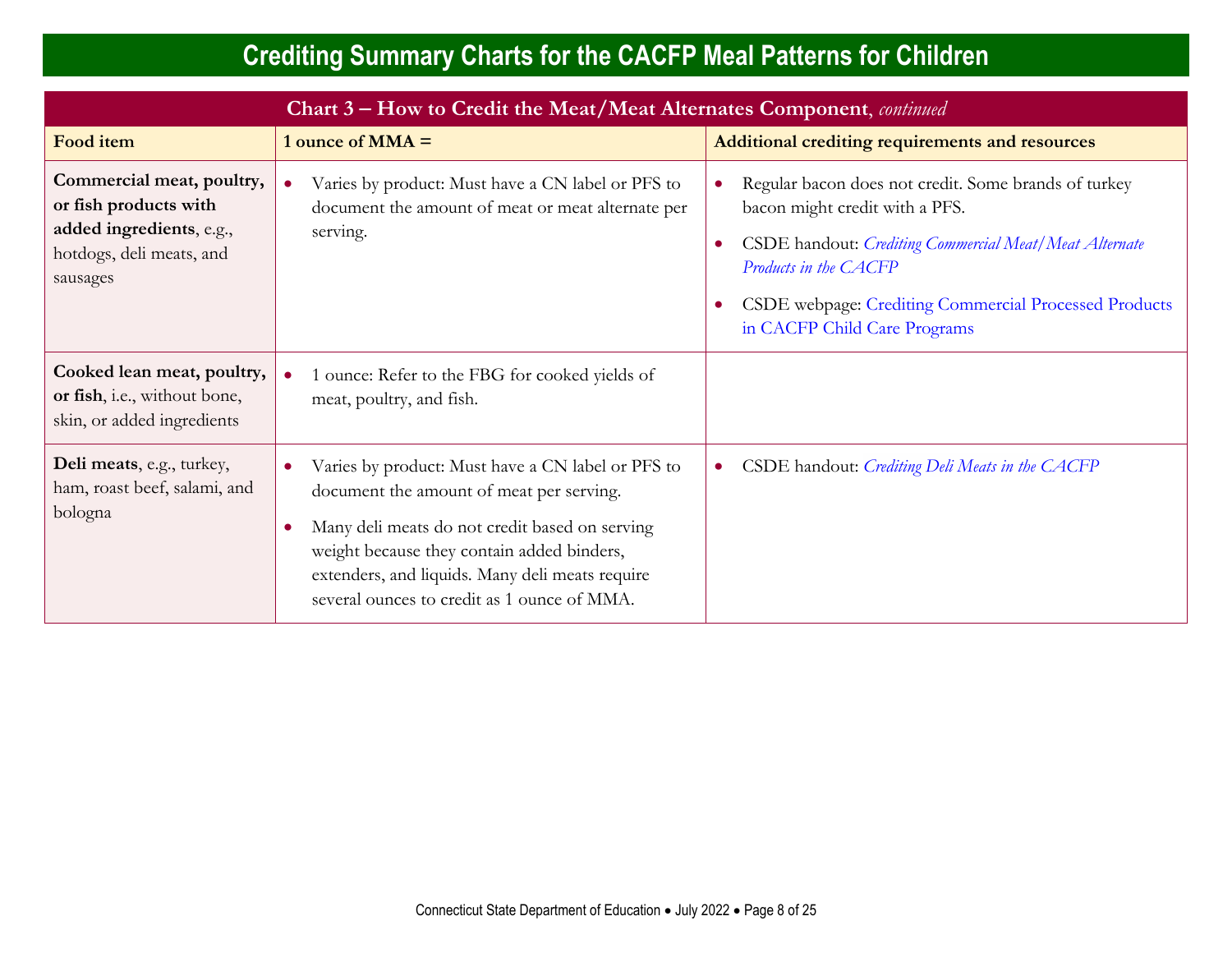| Chart 3 - How to Credit the Meat/Meat Alternates Component, continued           |                                                                                               |                                                                                                                                                                                                                                                                                                                                                                                                                                                                                                                                      |  |  |
|---------------------------------------------------------------------------------|-----------------------------------------------------------------------------------------------|--------------------------------------------------------------------------------------------------------------------------------------------------------------------------------------------------------------------------------------------------------------------------------------------------------------------------------------------------------------------------------------------------------------------------------------------------------------------------------------------------------------------------------------|--|--|
| Food item                                                                       | 1 ounce of $MMA =$                                                                            | Additional crediting requirements and resources                                                                                                                                                                                                                                                                                                                                                                                                                                                                                      |  |  |
| Dried meat, poultry, and<br>seafood products, e.g., jerky<br>and summer sausage | Varies by product: Must have a CN label or PFS to<br>document the amount of meat per serving. | Must evaluate the product's PFS to ensure it meets the<br>following USDA crediting principles: 1) the creditable meat<br>ingredient must match, or have a similar description to, the<br>ingredient listed on the product's label; 2) the creditable<br>meat ingredient must have a similar description to a food<br>item in the FBG; and 3) the creditable amount cannot<br>exceed the finished weight of the product. For example, a<br>1-ounce serving of beef jerky cannot credit for more than<br>1 ounce of the MMA component. |  |  |
|                                                                                 |                                                                                               | Ground pork and beef ingredients must include the percent<br>fat because the fat content has a direct correlation to the<br>cooking yield. To credit in Child Nutrition Programs, the fat<br>content of ground beef or ground pork in dried meat<br>products cannot exceed 30 percent.                                                                                                                                                                                                                                               |  |  |
|                                                                                 |                                                                                               | USDA Memo SP 21-2019, CACFP 08-2019 and SFSP 07-<br>2019: Crediting Shelf-Stable, Dried and Semi-Dried Meat, Poultry,<br>and Seafood Products in the Child Nutrition Programs<br>USDA's webinar: Moving Forward: Update on Food Crediting in                                                                                                                                                                                                                                                                                         |  |  |
|                                                                                 |                                                                                               | Child Nutrition Programs with Guidance for Dried Meat Products                                                                                                                                                                                                                                                                                                                                                                                                                                                                       |  |  |
| Eggs                                                                            | $\frac{1}{2}$ large                                                                           | Only whole eggs credit. Liquid egg substitutes are not whole<br>eggs and do not credit. Egg whites served alone do not<br>credit.                                                                                                                                                                                                                                                                                                                                                                                                    |  |  |
|                                                                                 |                                                                                               | To credit foods that contain eggs (such as quiche or<br>frittatas) requires a CN label or PFS for commercial<br>products, and a recipe for foods made from scratch.                                                                                                                                                                                                                                                                                                                                                                  |  |  |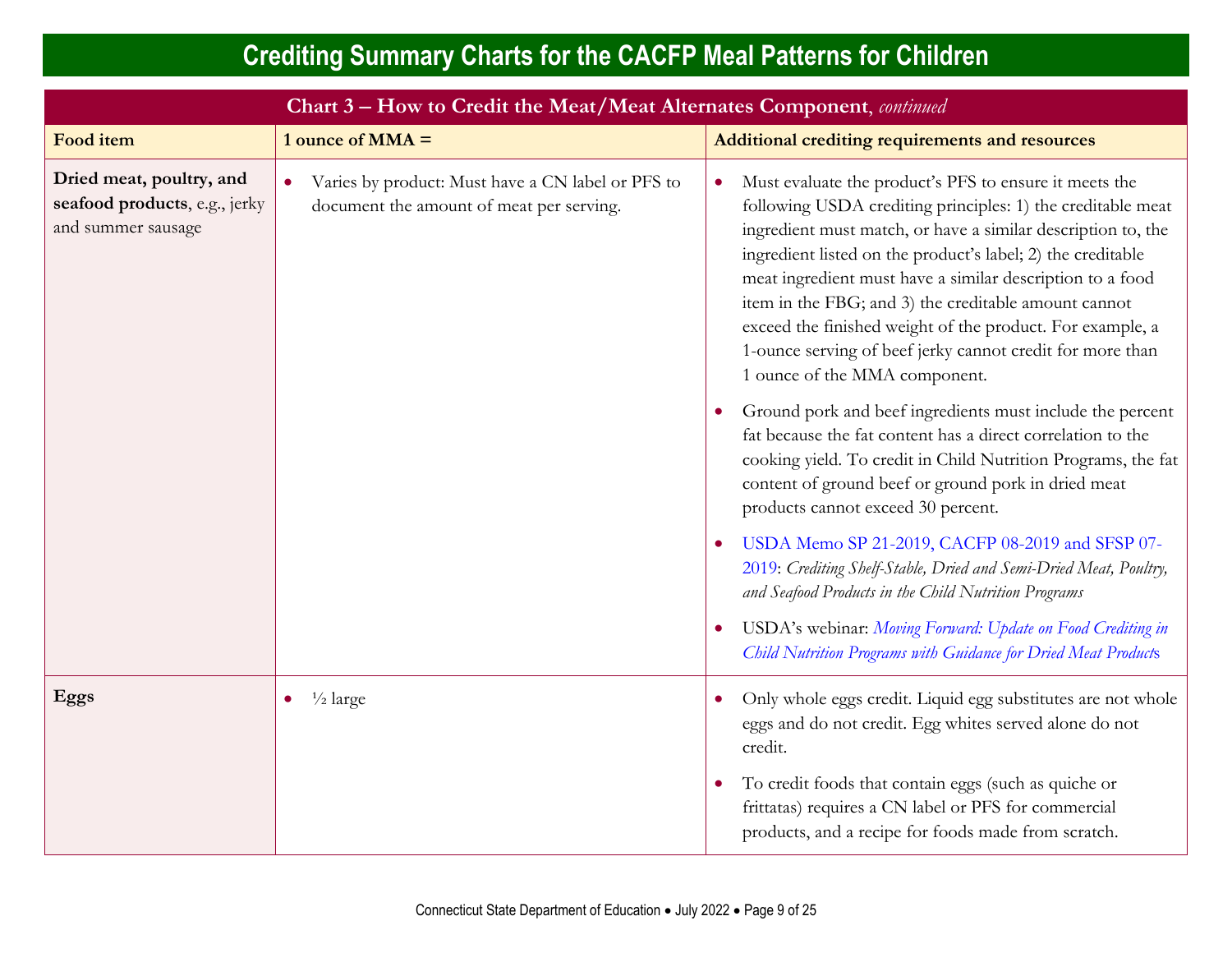| Chart 3 - How to Credit the Meat/Meat Alternates Component, continued                                       |                                                                                                                                                                                                                                    |                                                                                                                                                                                                                                                                                                                                                                         |  |  |
|-------------------------------------------------------------------------------------------------------------|------------------------------------------------------------------------------------------------------------------------------------------------------------------------------------------------------------------------------------|-------------------------------------------------------------------------------------------------------------------------------------------------------------------------------------------------------------------------------------------------------------------------------------------------------------------------------------------------------------------------|--|--|
| <b>Food item</b>                                                                                            | 1 ounce of $MMA =$                                                                                                                                                                                                                 | Additional crediting requirements and resources                                                                                                                                                                                                                                                                                                                         |  |  |
| Foods made from scratch,<br>e.g., pizza and macaroni and<br>cheese                                          | Varies by food: Must have a recipe (preferably<br>$\bullet$<br>standardized) to document the amount of meat or<br>meat alternate per serving.                                                                                      | CSDE webpage: Crediting Foods Made from Scratch in<br><b>CACFP Child Care Programs</b>                                                                                                                                                                                                                                                                                  |  |  |
| Legumes (cooked beans<br>and peas), e.g., kidney<br>beans, black beans, and<br>chickpeas                    | $\frac{1}{4}$ cup of cooked legumes<br>1 ounce of roasted legumes, e.g., roasted chickpeas<br>and roasted soybeans (soy nuts)                                                                                                      | The liquid served with legumes does not credit, such as the<br>sauce in baked beans.<br>Legumes may credit as either MMA or vegetables but one<br>serving cannot credit as both components in the same meal.<br>Refer to chart 4 for information on crediting legumes as<br>vegetables.<br>CSDE handout: Crediting Legumes in the CACFP                                 |  |  |
| Pasta products made of<br>100 percent legume flour,<br>e.g., chickpea flour pasta and<br>lentil flour pasta | $\frac{1}{4}$ cup of cooked legume flour pasta                                                                                                                                                                                     | CACFP menus must offer the legume flour pasta with an<br>additional MMA, such as tofu, cheese, or meat.<br>Pasta made of 100 percent legumes may credit as either<br>MMA or vegetables but one serving cannot credit as both<br>components in the same meal. Refer to chart 4 for<br>information on crediting 100 percent legume flour pasta<br>products as vegetables. |  |  |
| Nut/seed butters, e.g.,<br>peanut butter, almond butter,<br>sunflower seed butter, and<br>soy nut butter    | 2 tablespoons<br>$\bullet$<br>Note: Use tablespoons, not weight. Measuring 1 ounce<br>$\bullet$<br>by weight does not provide 1 ounce of MMA. The<br>FBG indicates that 1.1 ounces of nut/seed butter<br>credit as 1 ounce of MMA. | Consider the appropriateness of the serving size for each<br>$\bullet$<br>age group. It may be unreasonable to provide the full<br>serving of a nut or seed butter in one menu item, such as a<br>peanut butter sandwich.<br>CSDE handout: Crediting Nuts and Seeds in the CACFP                                                                                        |  |  |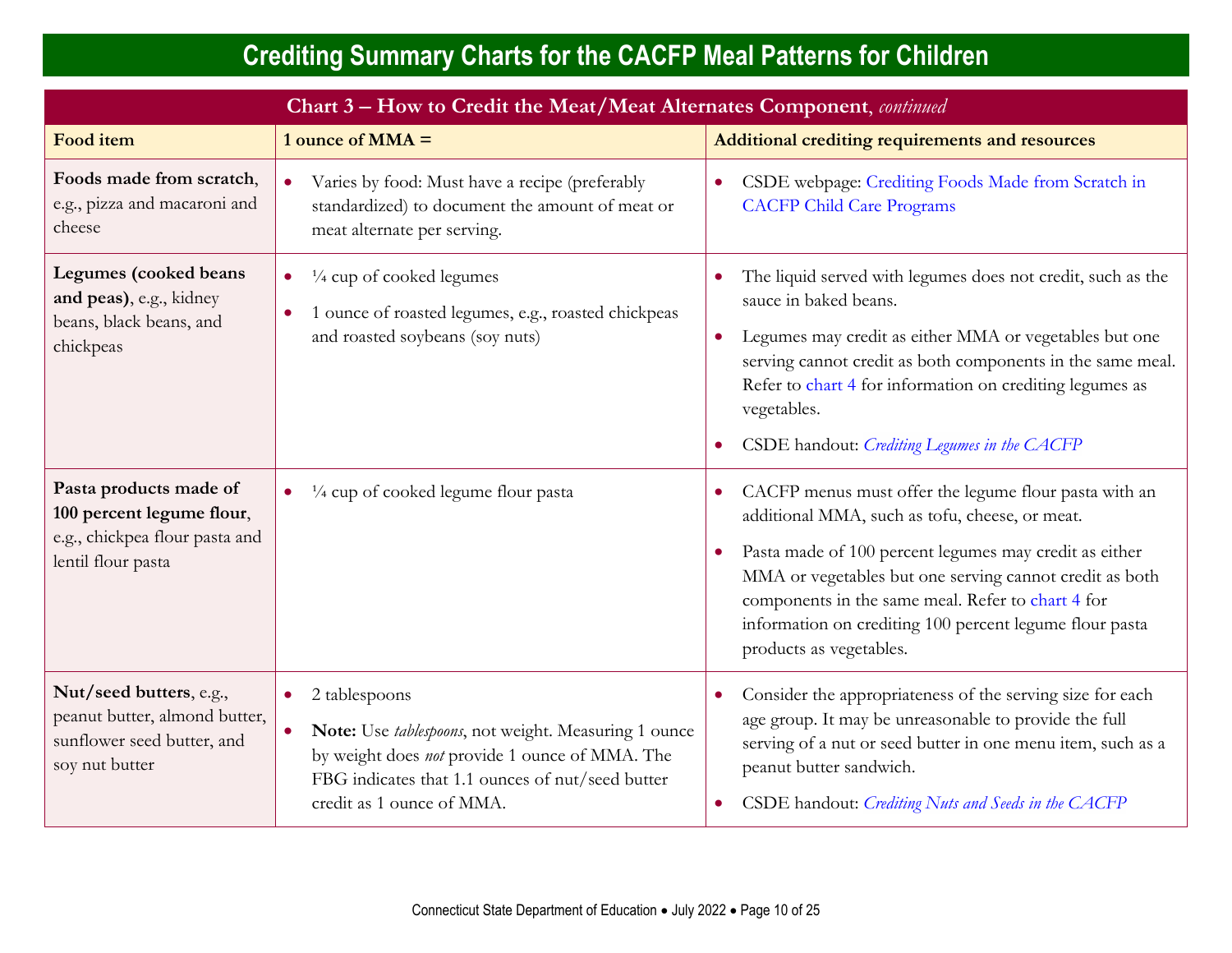|                                                            | Chart 3 – How to Credit the Meat/Meat Alternates Component, continued |                                                                                                                                                                                                                                                                                                                                                                                                                                                        |  |
|------------------------------------------------------------|-----------------------------------------------------------------------|--------------------------------------------------------------------------------------------------------------------------------------------------------------------------------------------------------------------------------------------------------------------------------------------------------------------------------------------------------------------------------------------------------------------------------------------------------|--|
| Food item                                                  | 1 ounce of $MMA =$                                                    | Additional crediting requirements and resources                                                                                                                                                                                                                                                                                                                                                                                                        |  |
| Nuts/seeds, e.g., almonds,<br>peanuts, and sunflower seeds | 1 ounce                                                               | Lunch/supper: Nuts and seeds cannot credit for more<br>than half of the MMA requirement.<br>CSDE handout: Crediting Nuts and Seeds in the CACFP                                                                                                                                                                                                                                                                                                        |  |
| Surimi                                                     | 3 ounces                                                              | Must have a PFS to credit a surimi product differently.<br>$\bullet$                                                                                                                                                                                                                                                                                                                                                                                   |  |
| Tempeh                                                     | 1 ounce<br>$\bullet$                                                  | Must have a PFS if the product's ingredients contain<br>anything other than soybeans (or other legumes), water,<br>tempeh culture, vinegar, seasonings, and herbs.<br>USDA Memo SP 25-2019, CACFP 12-2019 and SFSP 11-<br>2019: Crediting Tempeh in the Child Nutrition Programs<br>USDA webinar: Additional Meat/Meat Alternate Options for<br><b>CNPs: Crediting Tempeh and Surimi</b>                                                               |  |
| Tofu (commercial)                                          | 1 ounce<br>$\bullet$                                                  | Three crediting criteria: 1) must be commercially<br>prepared; 2) must be easily recognized as meat substitutes,<br>such as tofu burgers and tofu sausages; and 3) must contain<br>5 grams of protein in 2.2 ounces.<br>CSDE handout: Crediting Tofu and Tofu Products in the CACFP<br>$\bullet$<br>USDA Memo SP 53-2016 and CACFP 21-2016: Crediting<br>$\bullet$<br>Tofu and Soy Yogurt Products in the School Meal Programs and the<br><b>CACFP</b> |  |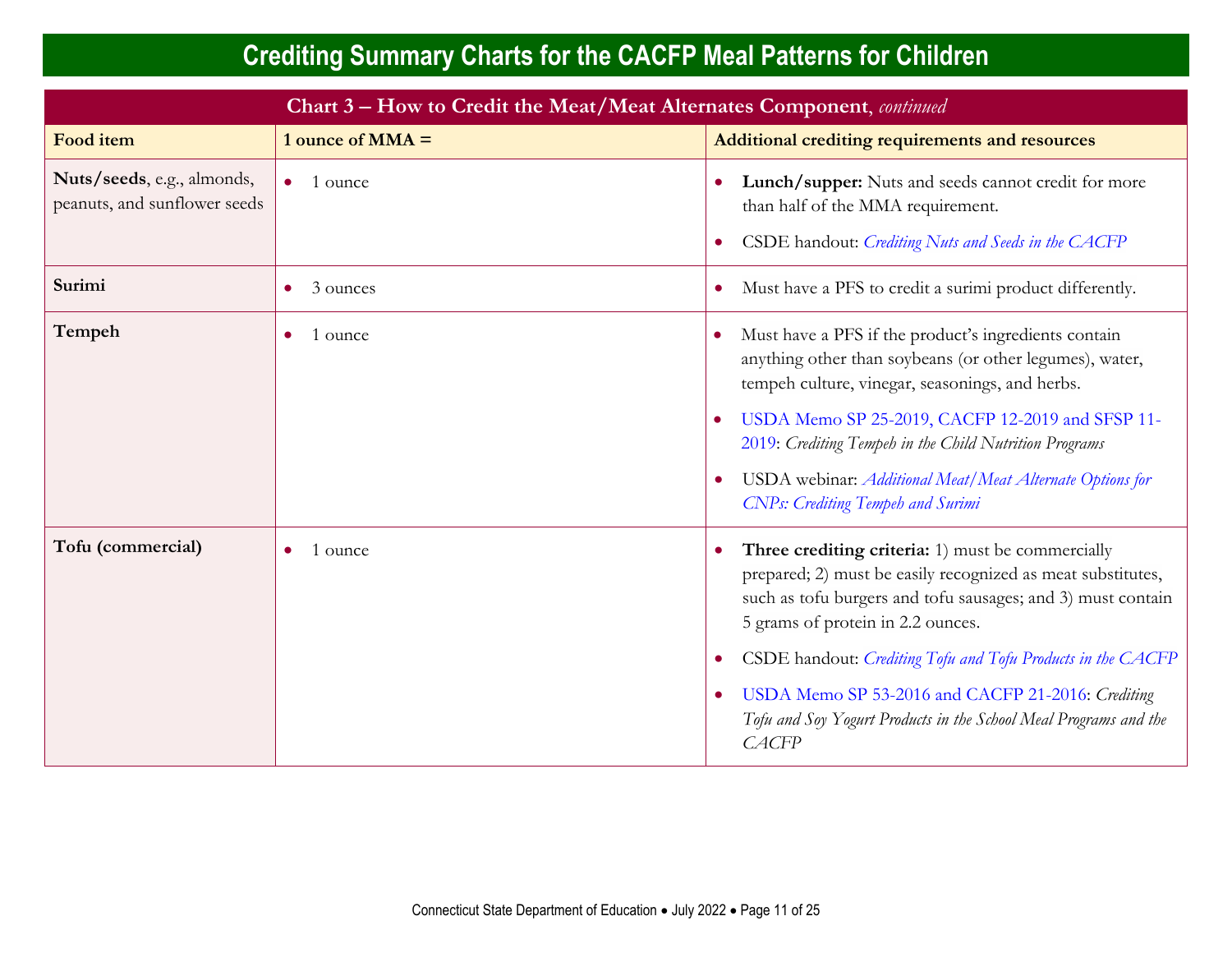|                                                                                                             | Chart 3 – How to Credit the Meat/Meat Alternates Component, continued |                                                                                                                                                                                                                                                                                                                                                                                                                                                                                                                                                                                                                                                                                                                                                                                                                              |  |
|-------------------------------------------------------------------------------------------------------------|-----------------------------------------------------------------------|------------------------------------------------------------------------------------------------------------------------------------------------------------------------------------------------------------------------------------------------------------------------------------------------------------------------------------------------------------------------------------------------------------------------------------------------------------------------------------------------------------------------------------------------------------------------------------------------------------------------------------------------------------------------------------------------------------------------------------------------------------------------------------------------------------------------------|--|
| Food item                                                                                                   | 1 ounce of $MMA =$                                                    | Additional crediting requirements and resources                                                                                                                                                                                                                                                                                                                                                                                                                                                                                                                                                                                                                                                                                                                                                                              |  |
| Yogurt and soy yogurt                                                                                       | $\frac{1}{2}$ cup or 4 ounces weight                                  | Cannot exceed 3.83 grams of sugars per ounce.<br>Yogurt mixed in smoothies credits as the MMA component.<br>Crediting requires a recipe, PFS, or CN label. Refer to<br>Crediting Smoothies in the CACFP.<br>Fruits in commercially prepared yogurt (either blended or<br>on the bottom or top) do not credit toward the fruits<br>component. Menu planners may credit fruits offered as a<br>separate component, such as yogurt topped with fresh<br>blueberries or sliced strawberries in a yogurt-fruit parfait<br>(refer to chart 5).<br>Homemade yogurt does not credit.<br>Commercial yogurt products do not credit. Examples<br>include drinkable or squeezable yogurt, frozen yogurt,<br>yogurt bars, yogurt-covered fruits and nuts, and<br>yogurt-flavored products.<br>CSDE handout: Crediting Yogurt in the CACFP |  |
| For more resources, visit the CSDE's webpage, Meat/Meat Alternates Component for CACFP Child Care Programs. |                                                                       |                                                                                                                                                                                                                                                                                                                                                                                                                                                                                                                                                                                                                                                                                                                                                                                                                              |  |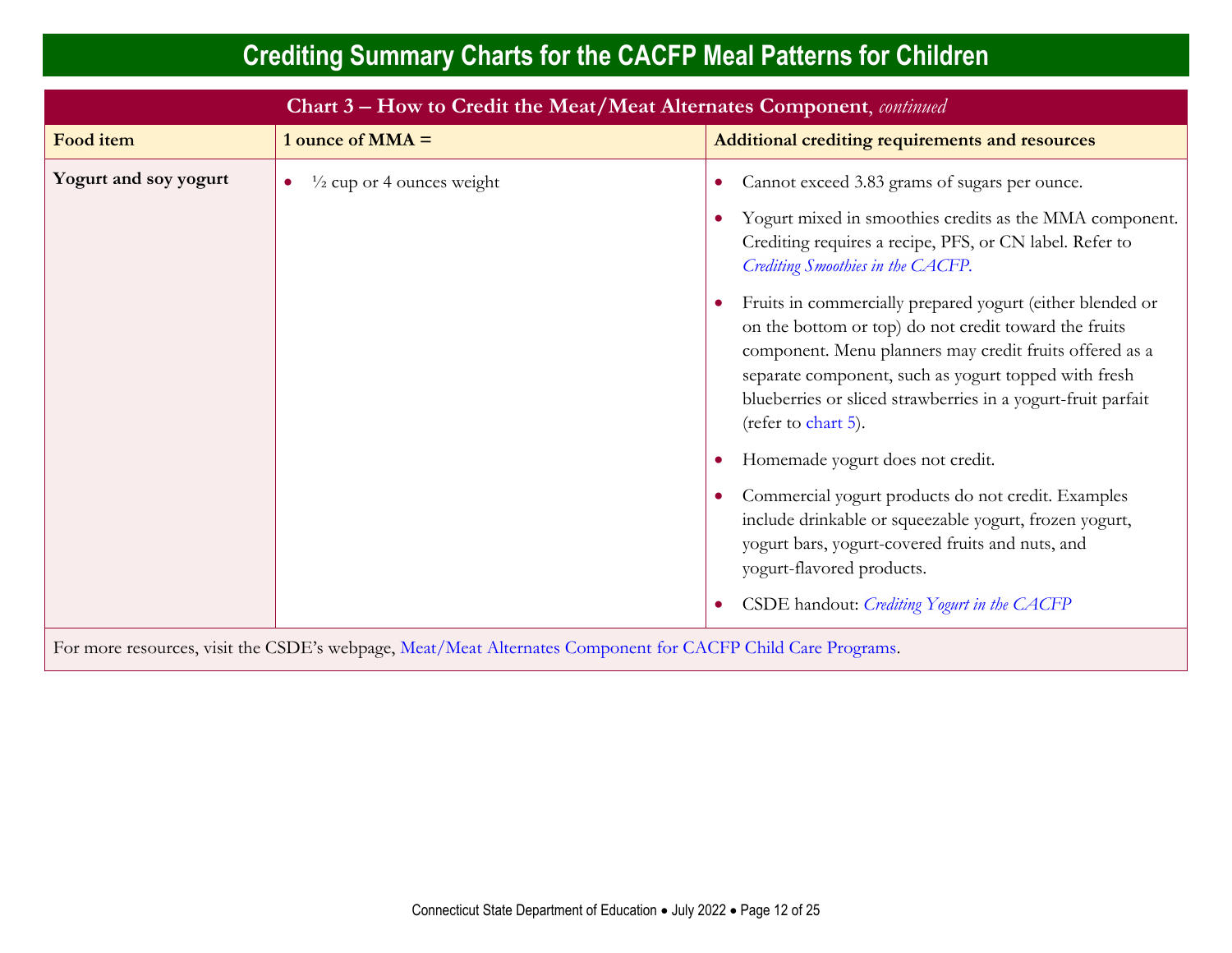#### **Chart 4** − **How to Credit the Vegetables Component**

<span id="page-12-0"></span>The vegetables component includes fresh vegetables, frozen vegetables, canned vegetables, rehydrated dried vegetables, and pasteurized 100 percent fullstrength vegetable juice. The USDA's *[CACFP Best Practices](https://fns-prod.azureedge.us/sites/default/files/cacfp/CACFP_factBP.pdf)* recommends providing at least one serving per week of dark green vegetables, red and orange vegetables, beans and peas (legumes), starchy vegetables, and other vegetables. For more information, refer to the CSDE's resource, *[Vegetable Subgroups in](https://portal.ct.gov/-/media/SDE/Nutrition/CACFP/Crediting/VegetableSubgroupsCACFP.pdf)  [the CACFP](https://portal.ct.gov/-/media/SDE/Nutrition/CACFP/Crediting/VegetableSubgroupsCACFP.pdf)*. For information on the meal pattern requirements for the vegetables component, refer to section 3 of the CSDE's guide, *[Meal Pattern](https://portal.ct.gov/-/media/SDE/Nutrition/CACFP/MealPattern/Guide_CACFP_Meal_Patterns.pdf)  [Requirements for CACFP Child Care Programs](https://portal.ct.gov/-/media/SDE/Nutrition/CACFP/MealPattern/Guide_CACFP_Meal_Patterns.pdf)*.

**Juice limit:** Pasteurized full-strength juice credits as either the vegetables component or fruits component at only one meal or snack per day.

**Noncreditable foods:** Examples of foods that do not credit as the vegetables component include but are not limited to chili sauce; dehydrated vegetables used for seasoning; cream vegetable soups, e.g., cream of broccoli and cream of mushroom; home-canned products (for food safety reasons); ketchup; pickle relish; and snack-type foods made from vegetables, such as potato chips. For additional guidance, refer to the CSDE's resource, *[Noncreditable Foods in CACFP Child Care Programs.](https://portal.ct.gov/-/media/SDE/Nutrition/CACFP/Crediting/Noncreditable_Foods_CACFP.pdf)*

| Food item                                                                                                                                                  | <b>Credit based on</b>                                                                                                                                                                                    | Additional crediting requirements and resources                                                                                                                                                                                                                       |
|------------------------------------------------------------------------------------------------------------------------------------------------------------|-----------------------------------------------------------------------------------------------------------------------------------------------------------------------------------------------------------|-----------------------------------------------------------------------------------------------------------------------------------------------------------------------------------------------------------------------------------------------------------------------|
| Canned vegetables, e.g., corn,<br>peas, and kidney beans                                                                                                   | Served volume, e.g., $\frac{1}{2}$ cup = $\frac{1}{2}$ cup of the<br>vegetables component.                                                                                                                | Must be drained (packing liquid does not credit, such as<br>the water in canned corn or the sauce in baked beans).<br>Refer to the FBG for yields.<br>$\bullet$                                                                                                       |
| Commercial vegetable soups,<br>e.g., vegetable soups (such as<br>minestrone and tomato) and<br>legume soups (such as split pea,<br>lentil, and black bean) | Yields in FBG:<br><b>Vegetable soup:</b> 1 cup $= \frac{1}{4}$ cup of the<br>$\circ$<br>vegetables component.<br><b>Legume soup:</b> 1 cup $= \frac{1}{2}$ cup of the<br>$\circ$<br>vegetables component. | Only certain types of vegetable soups credit. Refer to the<br>FBG. Cream vegetable soups (such as cream of broccoli<br>and cream of mushroom) do not credit.<br>Must have a PFS to credit a commercial soup differently.<br>CSDE handout: Crediting Soup in the CACFP |
| Dried vegetables, e.g., potato<br>flakes and dried soup mix                                                                                                | Varies by product: Must have a PFS to document<br>the rehydrated volume of vegetables per serving.                                                                                                        | Credits based on the rehydrated volume (cups).<br>$\bullet$<br>Dehydrated vegetables used for seasoning (such as dried<br>parsley and onion flakes) do not credit.                                                                                                    |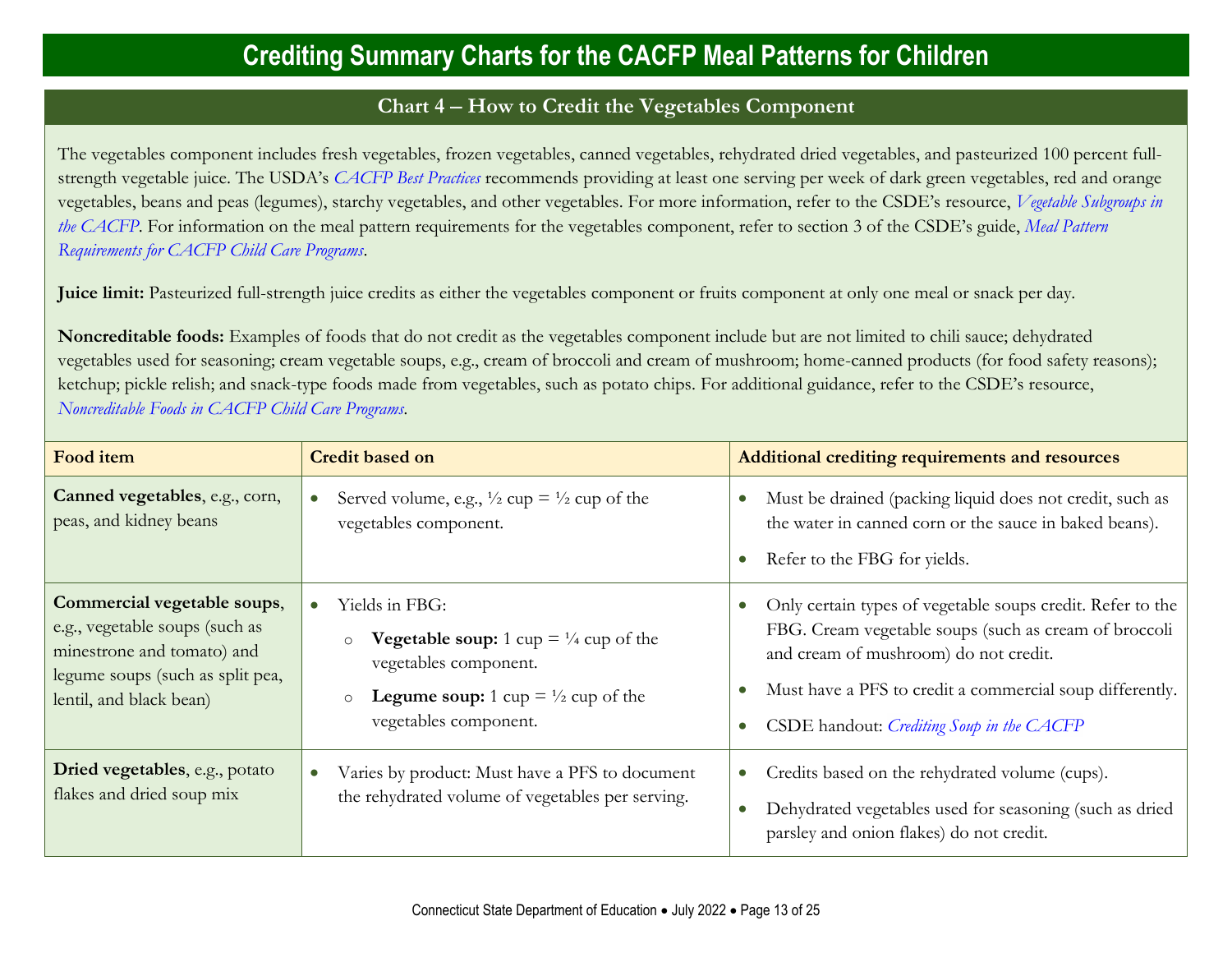| Chart 4 - How to Credit the Vegetables Component, continued                           |                                                                                                                                                                                                                           |                                                                                                                                                                                                                                                                                                                                                                                                                   |  |  |
|---------------------------------------------------------------------------------------|---------------------------------------------------------------------------------------------------------------------------------------------------------------------------------------------------------------------------|-------------------------------------------------------------------------------------------------------------------------------------------------------------------------------------------------------------------------------------------------------------------------------------------------------------------------------------------------------------------------------------------------------------------|--|--|
| Food item                                                                             | <b>Credit based on</b>                                                                                                                                                                                                    | Additional crediting requirements and resources                                                                                                                                                                                                                                                                                                                                                                   |  |  |
| Fresh vegetables, e.g., broccoli,<br>carrots, and spinach                             | Served volume, except raw leafy greens<br>such as lettuce, kale, and spinach.<br>Raw leafy greens: Half the volume served,<br>$\bullet$<br>e.g.,<br>$\frac{1}{2}$ cup = $\frac{1}{4}$ cup of the vegetables<br>component. | • Refer to the FBG for yields.                                                                                                                                                                                                                                                                                                                                                                                    |  |  |
| Frozen vegetables, e.g., corn,<br>peas, and green beans                               | Served volume, e.g., $\frac{1}{2}$ cup = $\frac{1}{2}$ cup of<br>$\bullet$<br>the vegetables component.                                                                                                                   | Refer to the FBG for yields.<br>$\bullet$                                                                                                                                                                                                                                                                                                                                                                         |  |  |
| Pureed vegetables, e.g., sweet<br>potatoes, tomato sauce, and<br>butternut squash     | Served volume, e.g., $\frac{1}{2}$ cup = $\frac{1}{2}$ cup of<br>$\bullet$<br>the vegetables component.<br>Must be recognizable.<br>$\bullet$                                                                             | Pureed vegetables do not credit as the vegetables component when<br>$\bullet$<br>they are not recognizable, e.g., pureed carrots in macaroni and<br>cheese.<br>Pureed vegetables in smoothies credit only as juice.<br>$\bullet$<br>CSDE handout: Crediting Smoothies in the CACFP<br>$\bullet$                                                                                                                   |  |  |
| Legumes (cooked beans and<br>peas), e.g., kidney beans, black<br>beans, and chickpeas | Served volume: Includes cooked legumes,<br>roasted legumes (e.g., roasted chickpeas<br>and soy nuts), and pasta made of 100<br>percent legume flour pasta (e.g., red lentil<br>flour pasta and chickpea flour pasta).     | Refer to the FBG for yields.<br>$\bullet$<br>The liquid served with legumes does not credit, such as the sauce in<br>$\bullet$<br>baked beans.<br>Legumes may credit as either vegetables or MMA but one serving<br>$\bullet$<br>cannot credit as both components in the same meal. Refer to chart<br>3 for information on crediting legumes as MMA.<br>CSDE handout: Crediting Legumes in the CACFP<br>$\bullet$ |  |  |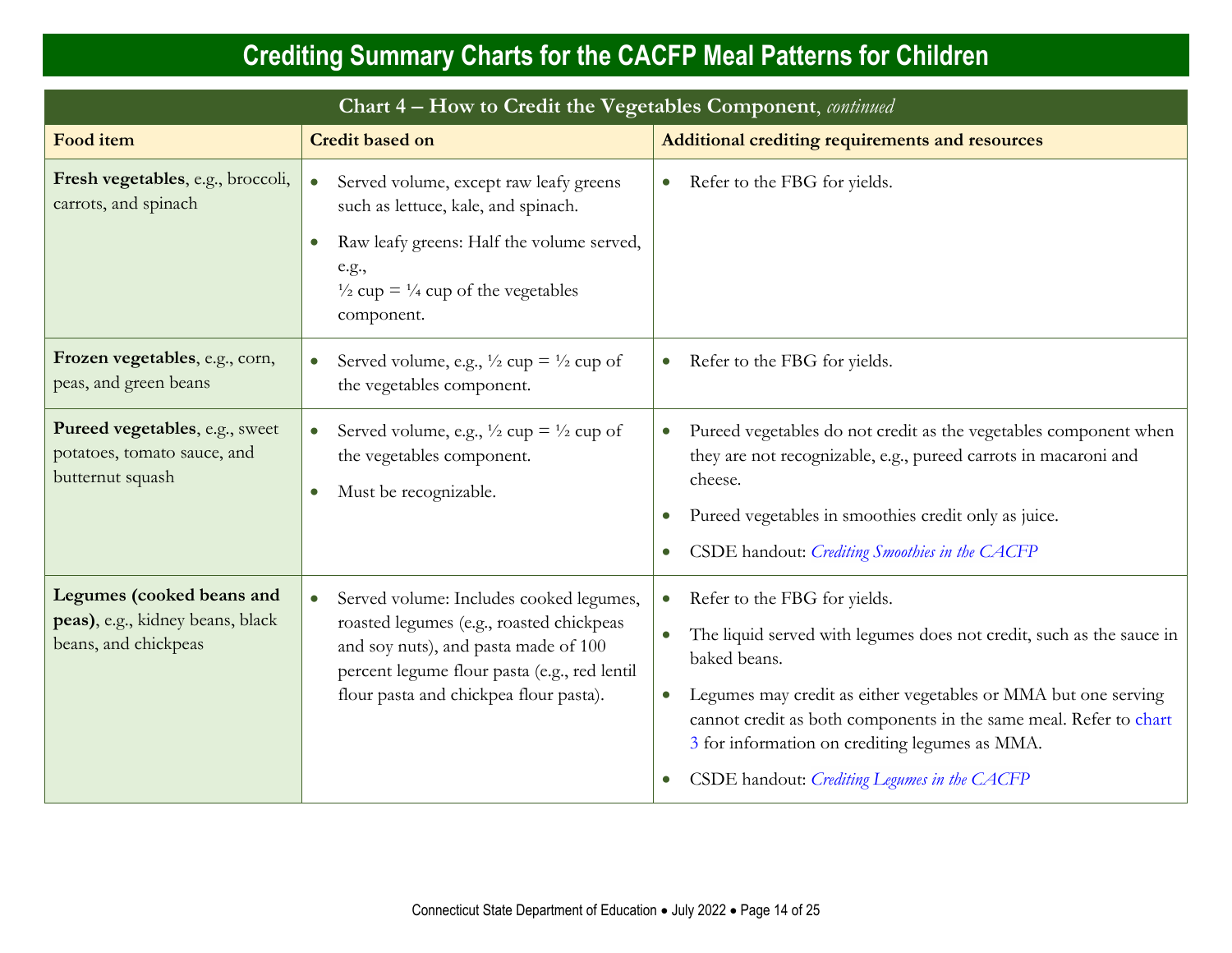| Chart 4 - How to Credit the Vegetables Component, continued                                                      |                                                                                                                                                                                                                |                                                                                                                                                                                                                                                                                                                                                                                                                                           |  |
|------------------------------------------------------------------------------------------------------------------|----------------------------------------------------------------------------------------------------------------------------------------------------------------------------------------------------------------|-------------------------------------------------------------------------------------------------------------------------------------------------------------------------------------------------------------------------------------------------------------------------------------------------------------------------------------------------------------------------------------------------------------------------------------------|--|
| Food item                                                                                                        | <b>Credit based on</b>                                                                                                                                                                                         | Additional crediting requirements and resources                                                                                                                                                                                                                                                                                                                                                                                           |  |
| Mixed vegetables, e.g., peas<br>and carrots                                                                      | Served volume, e.g., $\frac{1}{2}$ cup = $\frac{1}{2}$ cup of<br>$\bullet$<br>the vegetables component.                                                                                                        | Refer to the FBG for yields.<br>$\bullet$<br>Credit as one serving of the vegetables component unless 1) the<br>$\bullet$<br>menu planner knows the amount of each type of vegetable in the<br>mixture; and 2) the mixture contains at least 1/8 cup each of two<br>different kinds of vegetables.                                                                                                                                        |  |
| Mixtures of vegetables and<br>fruits, e.g., carrot-raisin salad                                                  | May credit toward both the vegetables<br>$\bullet$<br>component and fruits component if the<br>serving contains at least 1/8 cup of<br>recognizable vegetables and at least 1/8 cup<br>of recognizable fruits. | Refer to the FBG for yields.<br>$\bullet$                                                                                                                                                                                                                                                                                                                                                                                                 |  |
| Pasta products made of 100<br>percent vegetable flours, e.g.,<br>chickpea flour pasta and lentil<br>flour pasta. | Served volume: 1/2 cup of pasta made of<br>$100$ percent vegetable flour credits as $\frac{1}{2}$<br>cup of the vegetables component.                                                                          | Pasta products made of 100 percent vegetable flours may credit as<br>either vegetables or MMA but one serving cannot credit as both<br>components in the same meal. Refer to chart 3 for information on<br>crediting 100 percent legume flour pasta products as MMA.<br>Pasta products made of vegetable flour with other non-vegetable<br>$\bullet$<br>ingredients require a PFS detailing the volume of vegetable flour<br>per serving. |  |
| Vegetable juice, pasteurized<br>full-strength, e.g., tomato juice<br>and mixed vegetable juice                   | Served volume, e.g., $\frac{1}{2}$ cup = $\frac{1}{2}$ cup of<br>$\bullet$<br>the vegetables component.                                                                                                        | Juice limit: Juice credits as either the vegetables component or<br>$\bullet$<br>fruits component at only one meal or snack per day. The juice limit<br>includes all sources of juice, e.g., 100 percent juice, frozen pops<br>made from 100 percent juice, pureed fruits and vegetables in<br>smoothies, and juice from canned fruit in 100 percent juice.<br>CSDE handout: Crediting Juice in the CACFP<br>$\bullet$                    |  |
| For more resources, visit the CSDE's webpage, Vegetables Component for CACFP Child Care Programs.                |                                                                                                                                                                                                                |                                                                                                                                                                                                                                                                                                                                                                                                                                           |  |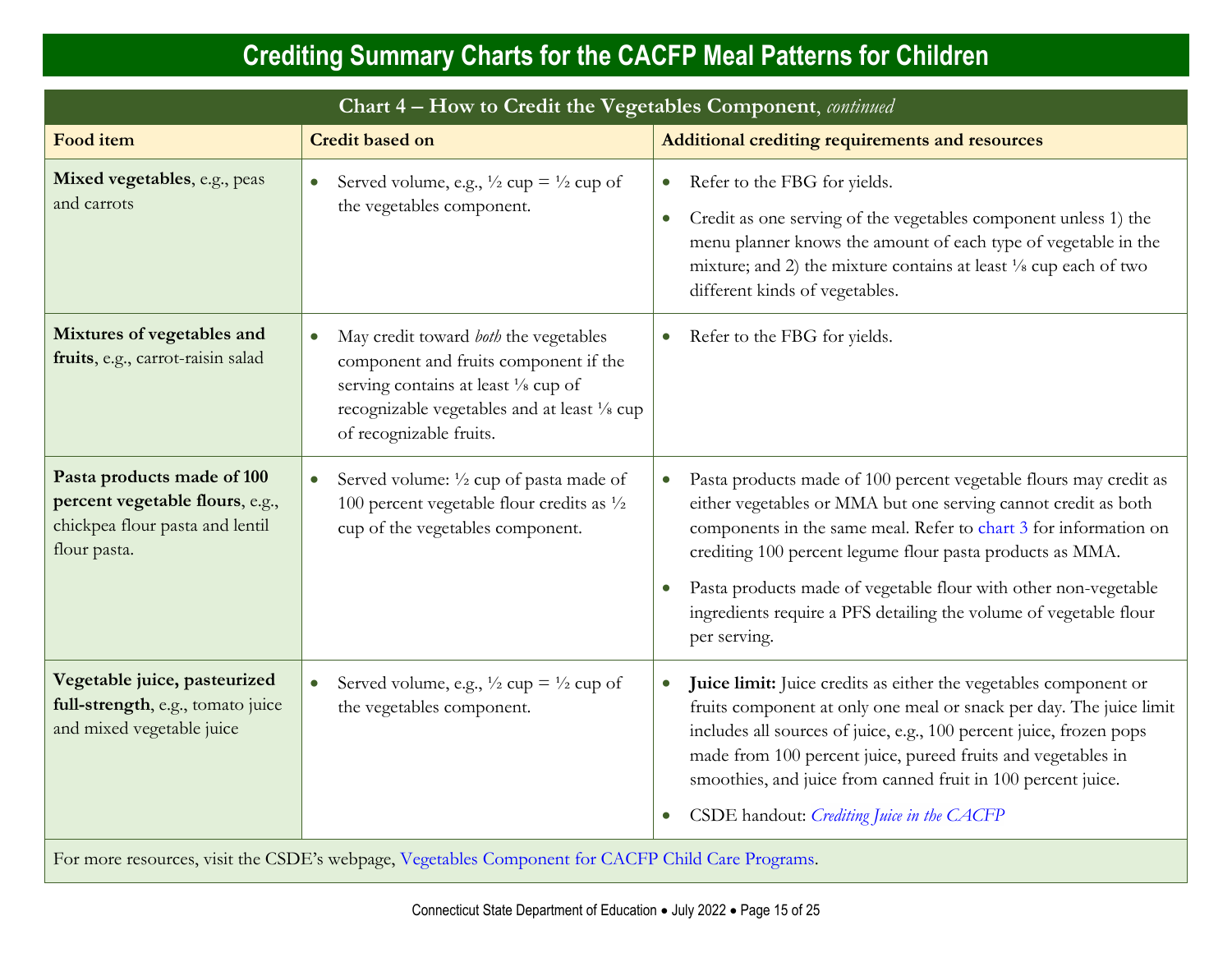#### **Chart 5** − **How to Credit the Fruits Component**

<span id="page-15-0"></span>The fruits component includes fresh fruit; frozen fruit; dried fruit; canned fruit in juice, water, or light syrup; and pasteurized 100 percent full-strength fruit juice. The USDA's *[CACFP Best Practices](https://fns-prod.azureedge.us/sites/default/files/cacfp/CACFP_factBP.pdf)* recommends serving whole fruits (fresh, canned, dried, and frozen) more often than juice; and making at least one of the two required snack components a vegetable or fruit. For information on the meal pattern requirements for the fruits component, refer to section 3 of the CSDE's guide, *[Meal Pattern Requirements for CACFP Child Care Programs](https://portal.ct.gov/-/media/SDE/Nutrition/CACFP/MealPattern/Guide_CACFP_Meal_Patterns.pdf)*.

**Juice limit:** Pasteurized full-strength juice credits as either the vegetables component or fruits component at only one meal or snack per day.

**Noncreditable foods:** Examples of foods that do not credit as the fruits component include but are not limited to banana chips; dried coconut; fruit snacks (e.g., fruit roll-ups, fruit leathers, fruit wrinkles, fruit twists, yogurt-covered fruit snacks); home-canned products (for food safety reasons); jams, jellies, and preserves; and juice drinks that are not 100 percent juice such as grape juice drink, orange juice drink, pineapple-grapefruit drink, cranberry juice cocktail, and lemonade. For additional guidance, refer to the CSDE's resource, *[Noncreditable Foods in CACFP Child Care Programs.](https://portal.ct.gov/-/media/SDE/Nutrition/CACFP/Crediting/Noncreditable_Foods_CACFP.pdf)*

| Food item                                                                                    | <b>Credits based on</b>                                                                                                                                                                                                                                                                                                                                                                                      | <b>Additional crediting requirements and resources</b>                                                                                                                                                                                                          |
|----------------------------------------------------------------------------------------------|--------------------------------------------------------------------------------------------------------------------------------------------------------------------------------------------------------------------------------------------------------------------------------------------------------------------------------------------------------------------------------------------------------------|-----------------------------------------------------------------------------------------------------------------------------------------------------------------------------------------------------------------------------------------------------------------|
| Canned fruits in juice,<br>water, or syrup, e.g.,<br>canned peaches and<br>pineapple tidbits | Served volume, e.g., $\frac{1}{2}$ cup = $\frac{1}{2}$ cup<br>$\bullet$<br>of the fruits component                                                                                                                                                                                                                                                                                                           | If the menu planner credits the juice from canned fruit toward the fruits<br>٠<br>component, it also counts toward the juice limit.<br>Refer to the FBG for yields.<br>$\bullet$<br>CSDE handout: Crediting Juice in the CACFP                                  |
| Coconut                                                                                      | Fresh and frozen coconut: Served<br>volume, e.g., $\frac{1}{2}$ cup = $\frac{1}{2}$ cup of the<br>fruits component<br><b>Dried coconut:</b> Twice the volume<br>served, e.g., $\frac{1}{4}$ cup = $\frac{1}{2}$ cup of the<br>fruits component<br>Coconut water labeled as 100<br>percent juice (credits as juice): Served<br>volume, e.g., $\frac{1}{2}$ cup = $\frac{1}{2}$ cup of the<br>fruits component | Coconut flour, coconut oil, and coconut milk do not credit.<br>$\bullet$<br>CACFP facilities must count coconut water with all other juices toward the<br>$\bullet$<br>juice limit (refer to "Juice limit" under "Fruit juice, pasteurized full-<br>strength"). |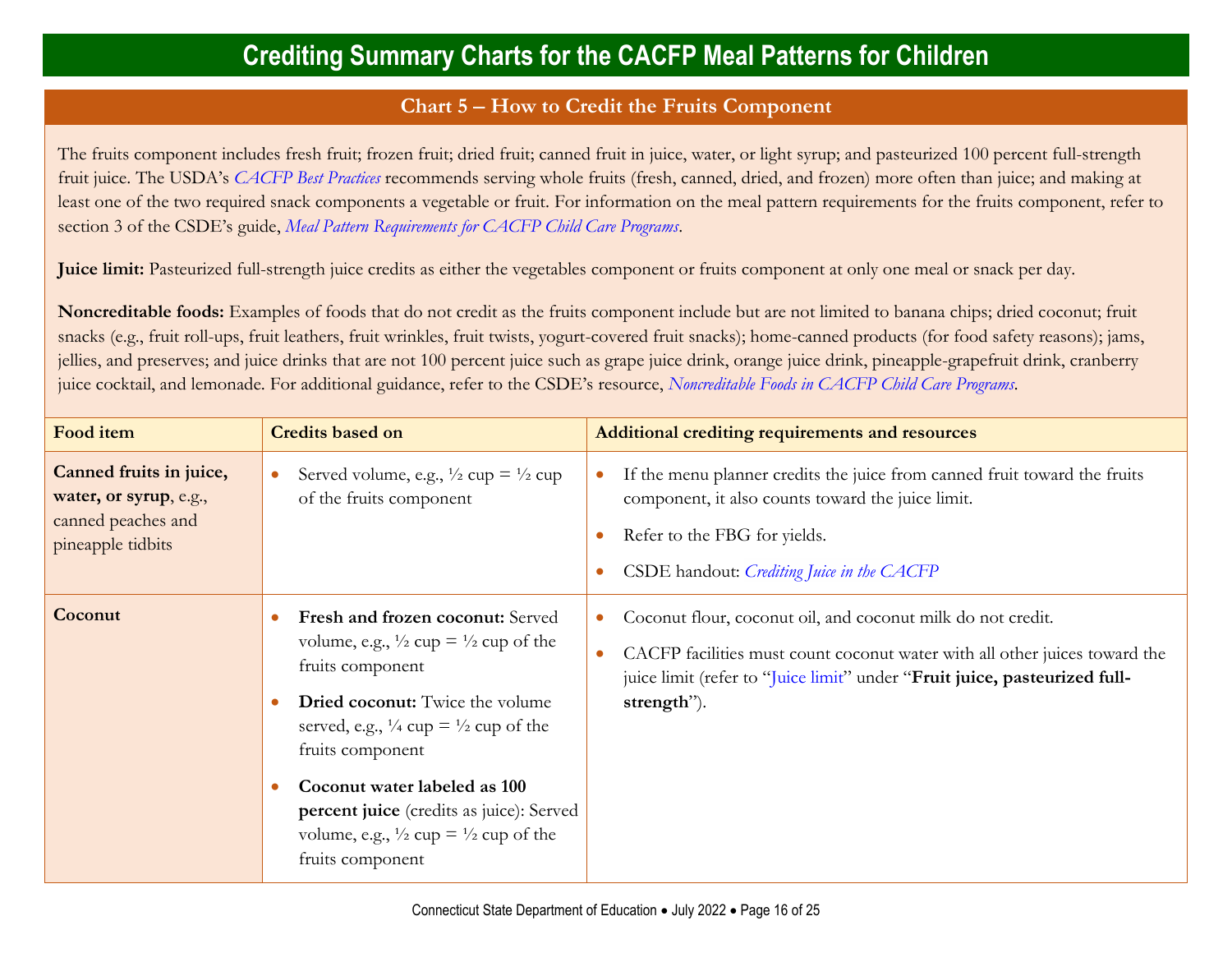<span id="page-16-0"></span>

| Chart 5 - How to Credit the Fruits Component, continued                                           |                                                                                                                                         |                                                                                                                                                                                                                                                                                                                                                                                           |  |
|---------------------------------------------------------------------------------------------------|-----------------------------------------------------------------------------------------------------------------------------------------|-------------------------------------------------------------------------------------------------------------------------------------------------------------------------------------------------------------------------------------------------------------------------------------------------------------------------------------------------------------------------------------------|--|
| Food item                                                                                         | <b>Credits based on</b>                                                                                                                 | Additional crediting requirements and resources                                                                                                                                                                                                                                                                                                                                           |  |
| Dried fruits, e.g., raisins,<br>apricots, and cherries                                            | Twice the volume served, e.g., $\frac{1}{4}$ cup<br>$\bullet$<br>$=$ 1/2 cup of the fruits component                                    | Dried coconut, banana chips, and fruit snacks (e.g., fruit roll-ups and yogurt-<br>$\bullet$<br>covered fruit snacks) do not credit.                                                                                                                                                                                                                                                      |  |
| Fresh fruits, e.g., apples,<br>bananas, and pears                                                 | Served volume, e.g., $\frac{1}{2}$ cup = $\frac{1}{2}$ cup<br>$\bullet$<br>of the fruits component                                      | Refer to the FBG for yields.<br>$\bullet$<br>Depending on the size, one piece of fresh fruit might not provide the full<br>$\bullet$<br>serving of the fruits component. For example, one clementine credits as<br>$\frac{3}{8}$ cup of the fruits component, which does not provide the required $\frac{1}{2}$ -cup<br>serving for ages 3 and older at breakfast, and ages 1-5 at snack. |  |
| Frozen fruits, e.g., frozen<br>berries and melon                                                  | Served volume, e.g., $\frac{1}{2}$ cup = $\frac{1}{2}$ cup<br>of the fruits component                                                   | Refer to the FBG for yields.<br>$\bullet$                                                                                                                                                                                                                                                                                                                                                 |  |
| Fruit juice, pasteurized<br>full-strength, e.g., apple<br>juice, orange juice, and<br>grape juice | Served volume, e.g., $\frac{1}{2}$ cup = $\frac{1}{2}$ cup<br>$\bullet$<br>of the fruits component                                      | Juice limit: Juice credits as either the fruits component or vegetables<br>$\bullet$<br>component at only one meal or snack per day. The juice limit includes all<br>sources of juice, e.g., 100 percent juice, frozen pops made from 100 percent<br>juice, pureed fruits and vegetables in smoothies, and juice from canned fruit<br>in 100 percent juice.                               |  |
|                                                                                                   |                                                                                                                                         | Juice blends: Fruit and vegetable juice blends credit based on the first<br>ingredient. If the first ingredient is a fruit juice or fruit puree, it credits as the<br>fruits component. If the first ingredient is a vegetable juice or vegetable<br>puree, it credits as the vegetables component.<br>CSDE handout: Crediting Juice in the CACFP<br>$\bullet$                            |  |
| Pureed fruits, e.g.,<br>applesauce                                                                | Served volume, e.g., $\frac{1}{2}$ cup = $\frac{1}{2}$ cup<br>$\bullet$<br>of the fruits component<br>Must be recognizable<br>$\bullet$ | Pureed fruits do not credit as the fruits component when they are not<br>$\bullet$<br>recognizable, e.g., using applesauce or prune puree to replace the oil in<br>muffins.<br>Pureed vegetables and fruits in smoothies credit only as juice (refer to<br>"Smoothies made of fruits/vegetables/juice" in this chart).                                                                    |  |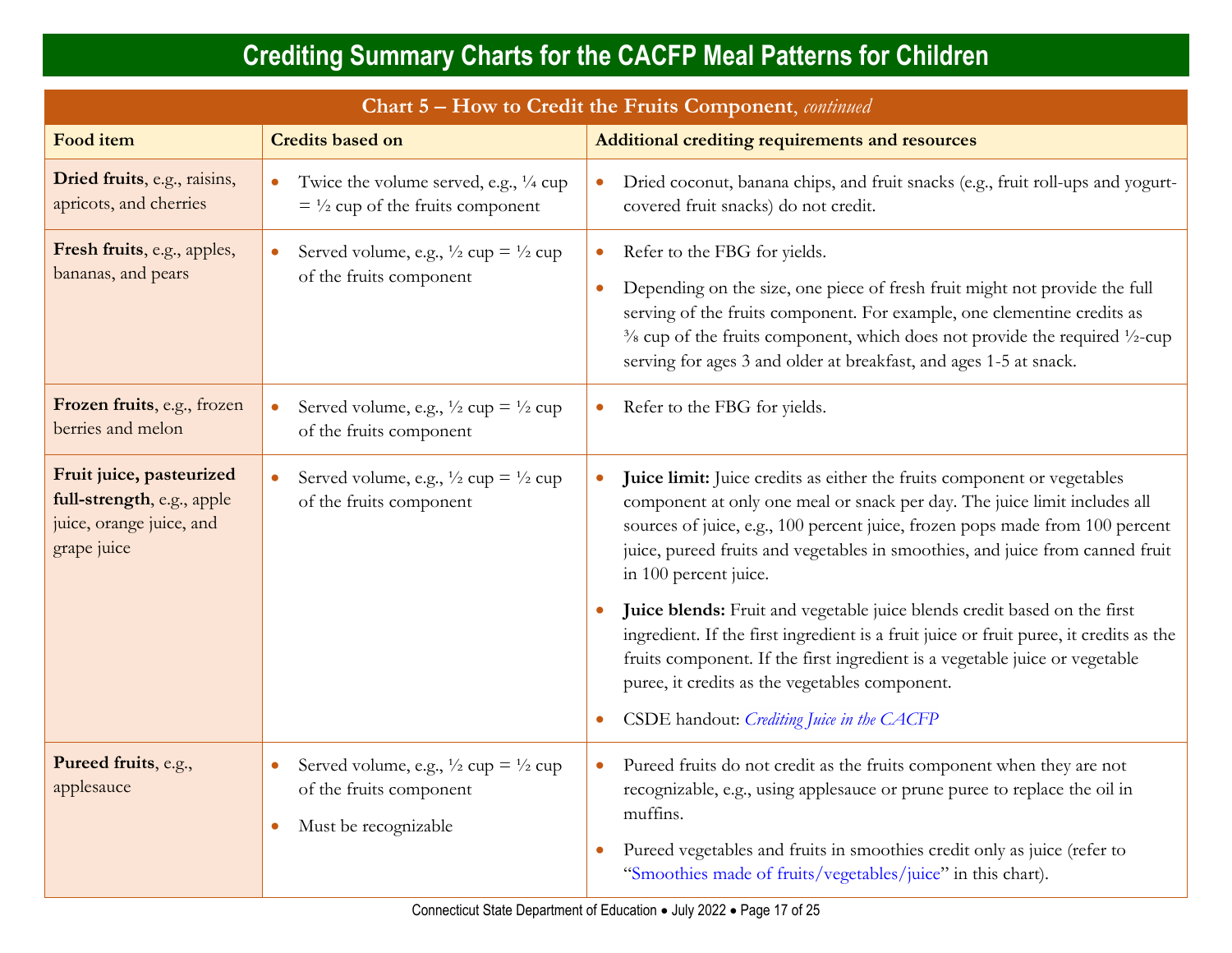<span id="page-17-0"></span>

| Chart 5 – How to Credit the Fruits Component, <i>continued</i>                                |                                                                                                                                                                                                                                                                                                                                                                                                                                                   |                                                         |  |  |
|-----------------------------------------------------------------------------------------------|---------------------------------------------------------------------------------------------------------------------------------------------------------------------------------------------------------------------------------------------------------------------------------------------------------------------------------------------------------------------------------------------------------------------------------------------------|---------------------------------------------------------|--|--|
| Food item                                                                                     | <b>Credits based on</b>                                                                                                                                                                                                                                                                                                                                                                                                                           | Additional crediting requirements and resources         |  |  |
| Smoothies made of<br>fruits/vegetables/juice                                                  | Pureed fruits and vegetables in<br>smoothies credit only as juice and<br>must meet the same requirements as<br>juice (refer to "Fruit juice, pasteurized<br>full-strength" in this chart).<br>Crediting is based on the volume<br>(cups) of pureed fruits and vegetables<br>per serving.<br>Commercial smoothies require a PFS<br>(or CN label, if available) to credit.<br>Commercial smoothies cannot contain<br>dietary or herbal supplements. | CSDE handout: <i>Crediting Smoothies in the CACFP</i> . |  |  |
| For more resources, visit the CSDE's webpage, Fruits Component for CACFP Child Care Programs. |                                                                                                                                                                                                                                                                                                                                                                                                                                                   |                                                         |  |  |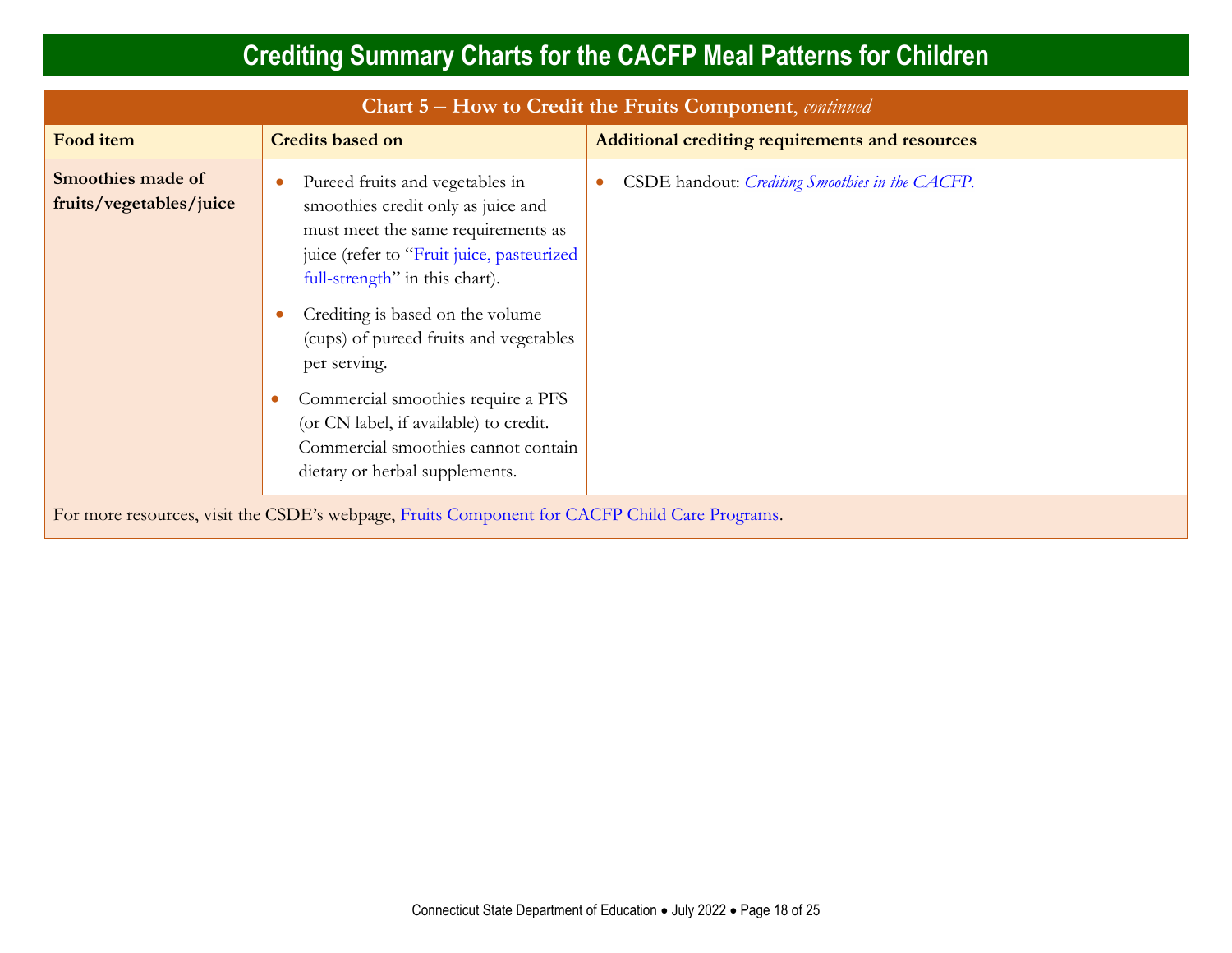#### **Chart 6** − **How to Credit the Grains Component**

<span id="page-18-0"></span>The grains component includes breads and bread products (e.g., biscuits, bagels, rolls, tortillas, and muffins), snack products (e.g., crackers, animal crackers, graham crackers, hard pretzels, tortilla chips, and popcorn); cereal grains (e.g., buckwheat, brown rice, bulgur, and quinoa); ready-to-eat (RTE) breakfast cereals; cooked breakfast cereals (e.g., oatmeal); bread products used as an ingredient in another menu item such as combination foods (e.g., breading on fish or poultry and pizza crust in pizza); and pasta. Grain-based desserts (such as cookies, brownies, cakes, and granola bars) do not credit. For information on the meal pattern requirements for the grains component, refer to section 3 of the CSDE's guide, *[Meal Pattern Requirements for CACFP](https://portal.ct.gov/-/media/SDE/Nutrition/CACFP/MealPattern/Guide_CACFP_Meal_Patterns.pdf)  [Child Care Programs](https://portal.ct.gov/-/media/SDE/Nutrition/CACFP/MealPattern/Guide_CACFP_Meal_Patterns.pdf)*.

Commercial grain products and CACFP recipes must meet the crediting, whole grain-rich (WGR), and oz eq requirements.

- 1. **Crediting:** To credit as the grains component, recipes and commercial grain products must contain creditable grains (whole grains, enriched grains, bran, and germ). For information on identifying creditable grain foods, refer to the CSDE's resource, *[How to Identify Creditable Grains in the](https://portal.ct.gov/-/media/SDE/Nutrition/CACFP/Crediting/Identify_Creditable_Grains_CACFP.pdf)  [CACFP.](https://portal.ct.gov/-/media/SDE/Nutrition/CACFP/Crediting/Identify_Creditable_Grains_CACFP.pdf)*
- 2. **WGR**: At least one serving per day must be WGR. Identify commercial grain products and CACFP recipes that meet the WGR criteria. For information on identifying WGR foods, refer to the CSDE's guide, *[Meeting the Whole Grain-rich Requirement for the CACFP.](https://portal.ct.gov/-/media/SDE/Nutrition/CACFP/Crediting/WGR_Requirement_CACFP.pdf)*
- 3. **Oz eq:** The required quantities for the grains component are in oz eq. Determine the oz eq contribution of creditable commercial grain products and CACFP recipes using one of the two allowable methods: 1) the required weight (groups A-G) or volume (groups H-I) in the USDA's Exhibit A chart (refer to the CSDE's *[Grain Ounce Equivalents for the CACFP](https://portal.ct.gov/-/media/SDE/Nutrition/CACFP/Crediting/Grain_Oz_Eq_CACFP.pdf)*); or 2) the creditable grains per serving. For more information on both methods, refer to the CSDE's *[Calculation Methods for Grains Ounce Equivalents for the CACFP](https://portal.ct.gov/-/media/SDE/Nutrition/CACFP/Crediting/Grain_Calculation_CACFP_Oz_Eq.pdf)*.

**Noncreditable foods:** Examples of foods that do not credit as the grains component include but are not limited to commercial products that do not contain a creditable grain as the first ingredient (excluding water); recipes that are not made with creditable grains; breakfast cereals that contain more than 6 grams of sugars per ounce; and grain-based desserts. For additional guidance, refer to the CSDE's resource, *[Noncreditable Foods in CACFP Child](https://portal.ct.gov/-/media/SDE/Nutrition/CACFP/Crediting/Noncreditable_Foods_CACFP.pdf)  [Care Programs.](https://portal.ct.gov/-/media/SDE/Nutrition/CACFP/Crediting/Noncreditable_Foods_CACFP.pdf)*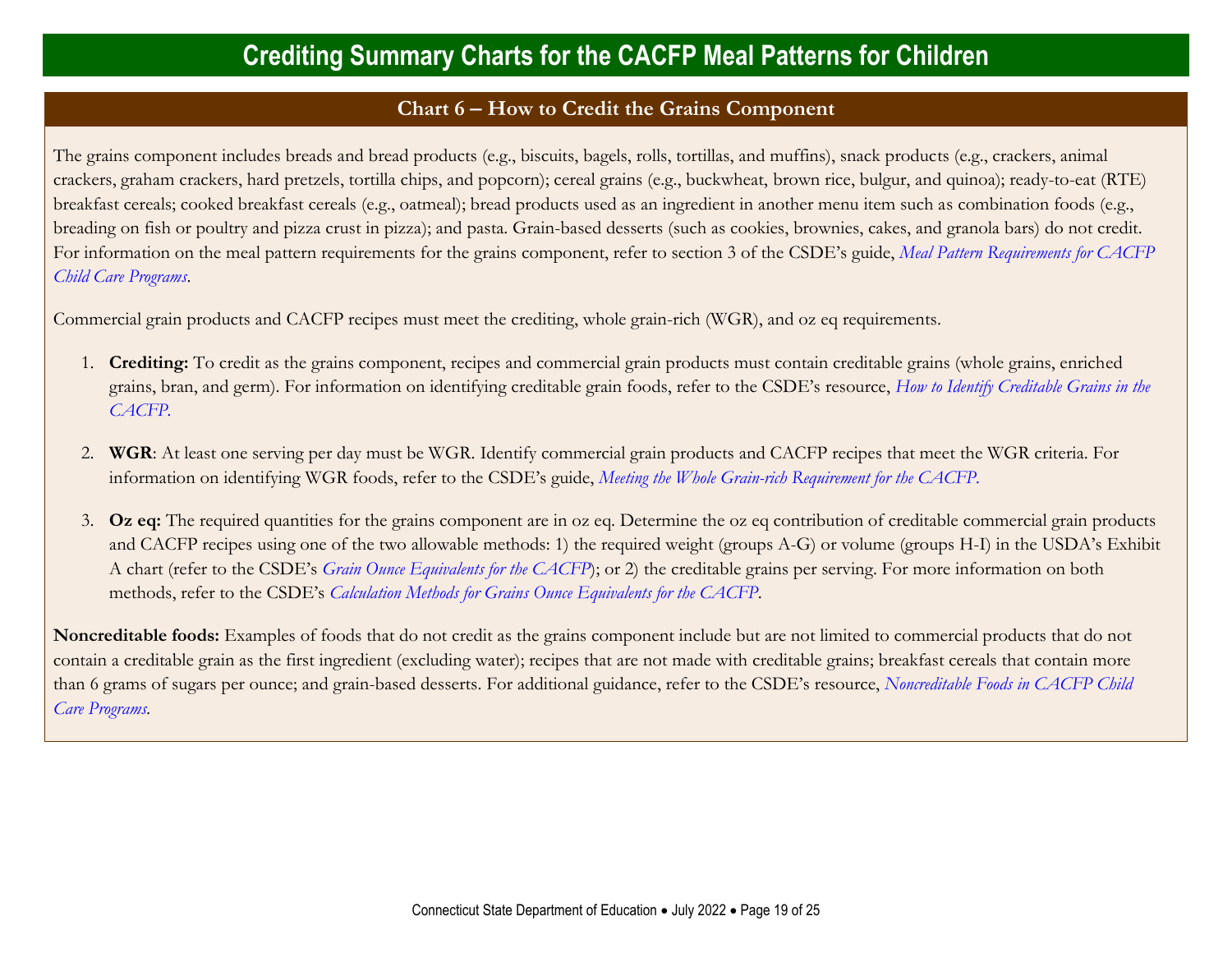| Chart 6 – How to Credit the Grains Component, continued                                               |                                                                                                                                                                                                                                                                                                    |                                                                                                                                                                                                                                                                                           |                                                                                                                      |
|-------------------------------------------------------------------------------------------------------|----------------------------------------------------------------------------------------------------------------------------------------------------------------------------------------------------------------------------------------------------------------------------------------------------|-------------------------------------------------------------------------------------------------------------------------------------------------------------------------------------------------------------------------------------------------------------------------------------------|----------------------------------------------------------------------------------------------------------------------|
| <b>Food</b> item                                                                                      | <b>Crediting requirements</b>                                                                                                                                                                                                                                                                      | <b>WGR</b> requirements                                                                                                                                                                                                                                                                   | $1 oz eq of grains =$                                                                                                |
| <b>Breakfast cereals,</b><br>cooked hot, e.g.,<br>oatmeal, cream of<br>wheat, and farina<br>(group H) | Crediting criteria: 1) The<br>$\bullet$<br>first ingredient must be a<br>creditable grain or the<br>cereal must be fortified;<br>and 2) the cereal cannot<br>exceed 6 grams of sugars<br>per dry ounce.<br>CSDE handout: Crediting<br>$\bullet$<br><b>Breakfast Cereals in the</b><br><b>CACFP</b> | WGR criteria: 1) The first ingredient must<br>$\bullet$<br>be a whole grain; 2) the next two grain<br>ingredients (if any) must be creditable grains;<br>and 3) the cereal cannot exceed 6 grams of<br>sugars per dry ounce.<br>CSDE handout: Crediting Breakfast Cereals in<br>the CACFP | $\frac{1}{2}$ cup cooked or 1 ounce (28 grams) dry<br>$\bullet$                                                      |
| <b>Breakfast cereals,</b><br>$RTE$ (group I)                                                          | Two crediting criteria: 1)<br>The first ingredient must<br>be a creditable grain or the<br>cereal must be fortified;<br>and 2) the cereal cannot<br>exceed 6 grams of sugars<br>per dry ounce.<br>CSDE handout: Crediting<br>$\bullet$<br><b>Breakfast Cereals in the</b><br><b>CACFP</b>          | <b>WGR criteria:</b> 1) The first ingredient must<br>$\bullet$<br>be a whole grain; 2) the cereal must be<br>fortified; and 3) the cereal cannot exceed 6<br>grams of sugars per dry ounce.<br>CSDE handout: Crediting Breakfast Cereals in<br>the CACFP                                  | 1 cup of flaked or round cereal<br>$\bullet$<br>$1\frac{1}{4}$ cups of puffed cereal<br>$\frac{1}{4}$ cup of granola |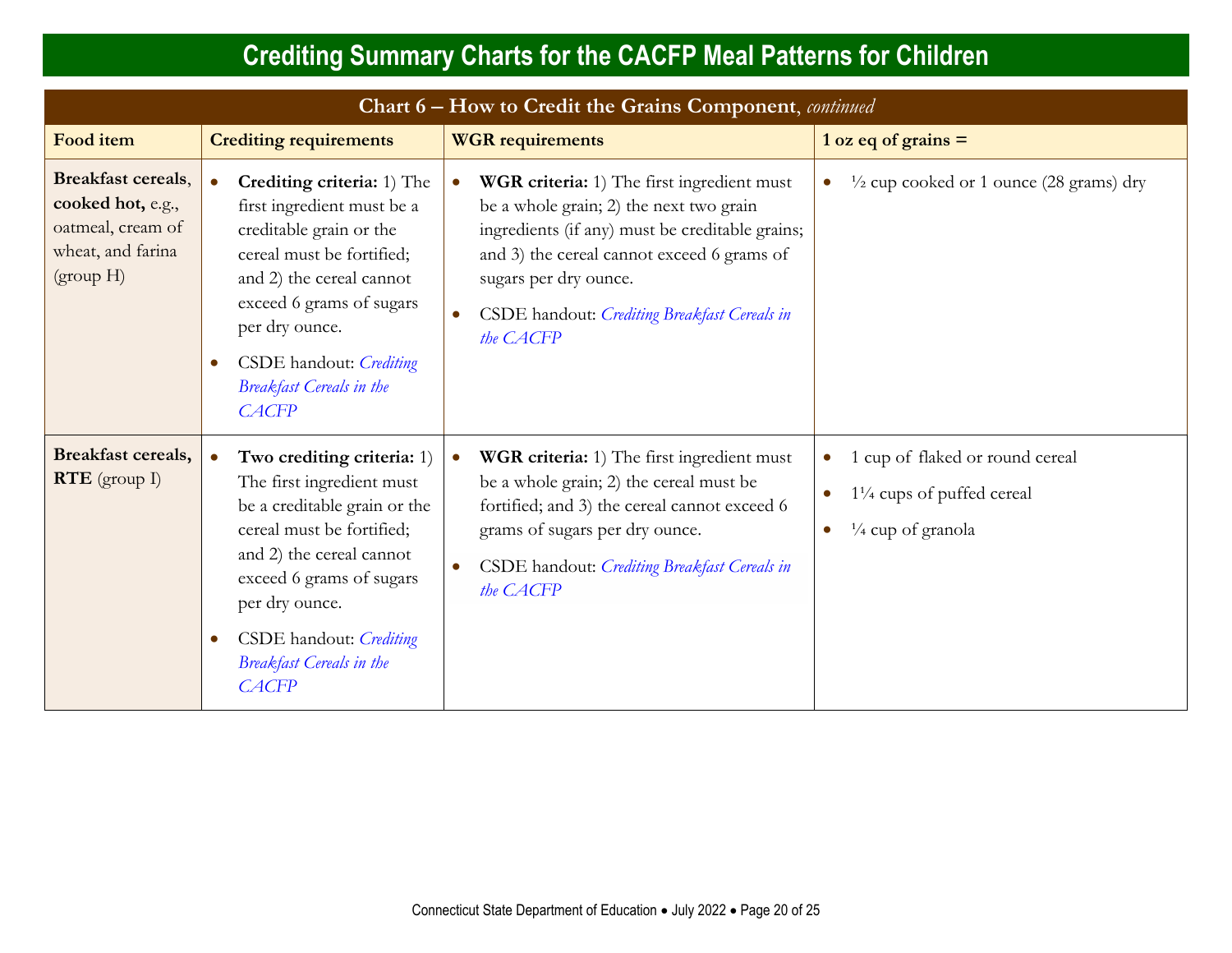| Chart 6 - How to Credit the Grains Component, continued                              |                                                                                                                                                                      |                                                                                                                                                                                                                                                                                                                                                                                                                                                                                                                                                                                                               |                                                                                                                                                                                                                                                                                                                                                                                                                                                                                                                                                                                                                                                                                                                                                                                                                                                                                                                                                                                                                                                                                                                                                                                                                                                                                      |
|--------------------------------------------------------------------------------------|----------------------------------------------------------------------------------------------------------------------------------------------------------------------|---------------------------------------------------------------------------------------------------------------------------------------------------------------------------------------------------------------------------------------------------------------------------------------------------------------------------------------------------------------------------------------------------------------------------------------------------------------------------------------------------------------------------------------------------------------------------------------------------------------|--------------------------------------------------------------------------------------------------------------------------------------------------------------------------------------------------------------------------------------------------------------------------------------------------------------------------------------------------------------------------------------------------------------------------------------------------------------------------------------------------------------------------------------------------------------------------------------------------------------------------------------------------------------------------------------------------------------------------------------------------------------------------------------------------------------------------------------------------------------------------------------------------------------------------------------------------------------------------------------------------------------------------------------------------------------------------------------------------------------------------------------------------------------------------------------------------------------------------------------------------------------------------------------|
| <b>Food item</b>                                                                     | <b>Crediting requirements</b>                                                                                                                                        | <b>WGR</b> requirements                                                                                                                                                                                                                                                                                                                                                                                                                                                                                                                                                                                       | $1 oz eq of grains =$                                                                                                                                                                                                                                                                                                                                                                                                                                                                                                                                                                                                                                                                                                                                                                                                                                                                                                                                                                                                                                                                                                                                                                                                                                                                |
| Commercial<br>grain products,<br>e.g., breads and<br>bread products<br>$(grows A-G)$ | The first ingredient<br>$\bullet$<br>(excluding water) is a<br>creditable grain.<br>CSDE handout: How to<br>$\bullet$<br>Identify Creditable Grains for<br>the CACFP | WGR criteria: 1) At least half of the<br>$\bullet$<br>grains in the product must be whole<br>grains; and 2) any other grain ingredients<br>must be enriched, bran, or germ.<br>Six methods to identify WGR<br>$\bullet$<br>products: 1) Rule of Three; 2) WIC<br>whole-grain foods list; 3)<br>Documentation; 4) National School<br>Lunch Program (NSLP) WGR criteria;<br>5) Food and Drug Administration<br>(FDA) whole grain health claim; and 6)<br>FDA Standard of Identity (only for<br>certain types of whole-grain products).<br>CSDE guide: Meeting the Whole Grain-rich<br>Requirement for the CACFP | Varies by product: Use method 1 (USDA's<br>Exhibit A chart).<br>1. Identify the manufacturer's serving weight from<br>the Nutrition Facts label or PFS.<br>2. Determine the required weight for the food's grain<br>group (A-G) using the CSDE's Grain Ounce<br>Equivalents for the CACFP.<br>Divide the <i>manufacturer's serving weight</i> by the<br>3.<br>required weight for the food's grain group.<br>4. Round down to the nearest $\frac{1}{4}$ ounce<br>equivalent.<br>Use method 2 (creditable grains per serving)<br>and obtain a PFS if any of the following<br>apply: 1) the serving weight is not known; 2) a<br>creditable grain is not the first ingredient, but the<br>product contains more than one creditable grain;<br>3) a combination food that contains a grain<br>portion is not CN labeled; 4) the manufacturer<br>claims that a commercial grain product can<br>provide the required creditable grains using a<br>serving that is less than the amount in the<br>USDA's Exhibit A chart; 5) the product is not<br>listed the USDA's Exhibit A chart; and 6) for<br>WGR foods only, the first ingredient is a flour<br>blend of whole and enriched flour. Refer to the<br><b>CSDE's Calculation Methods for Grains Ounce</b><br>Equivalents for the CACFP. |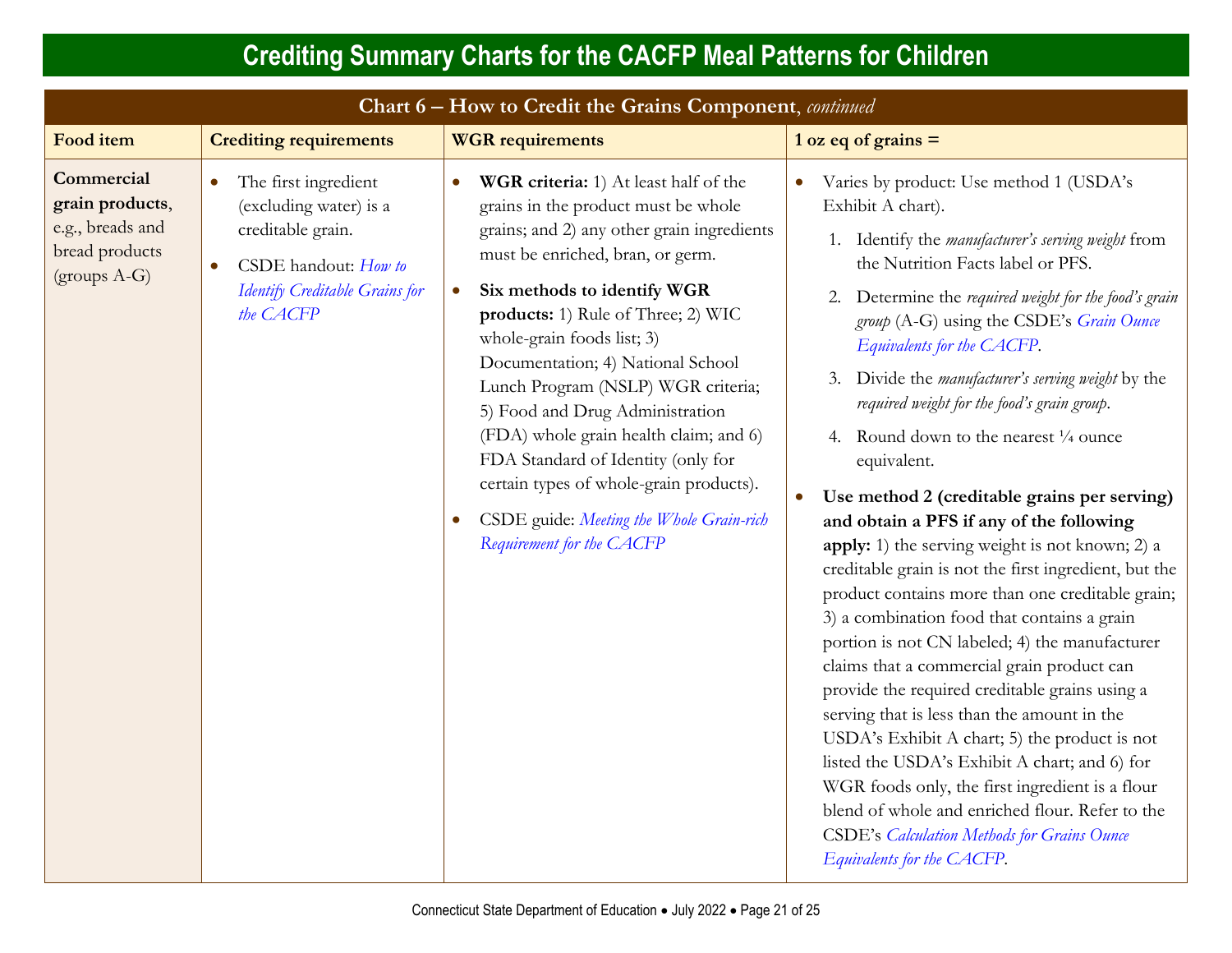| Chart 6 – How to Credit the Grains Component, continued                                                                                      |                                                                                                                                                                                                                                                                          |                                                                                                                                                                                                                                                                                                                                                                                                                                                                                                                                                                                                                                                                               |                                                                                                     |  |
|----------------------------------------------------------------------------------------------------------------------------------------------|--------------------------------------------------------------------------------------------------------------------------------------------------------------------------------------------------------------------------------------------------------------------------|-------------------------------------------------------------------------------------------------------------------------------------------------------------------------------------------------------------------------------------------------------------------------------------------------------------------------------------------------------------------------------------------------------------------------------------------------------------------------------------------------------------------------------------------------------------------------------------------------------------------------------------------------------------------------------|-----------------------------------------------------------------------------------------------------|--|
| <b>Food item</b>                                                                                                                             | <b>Crediting requirements</b>                                                                                                                                                                                                                                            | <b>WGR</b> requirements                                                                                                                                                                                                                                                                                                                                                                                                                                                                                                                                                                                                                                                       | $1 oz eq of grains =$                                                                               |  |
| Commercial<br>combination<br>foods, e.g., pizza,<br>breaded chicken<br>nuggets, macaroni<br>and cheese (grain<br>portion from<br>groups A-H) | Ingredients listed together:<br>First grain ingredient must be a<br>creditable grain.<br>Grain portion listed<br>separately: First ingredient in the<br>grain portion must be a<br>creditable grain.<br>CSDE handout: How to Identify<br>Creditable Grains for the CACFP | <b>WGR criteria:</b> 1) At least half of the<br>$\bullet$<br>grains in the <i>grain portion</i> of the<br>product must be whole grains; and 2)<br>any other grain ingredients in the<br>grain portion must be enriched, bran,<br>or germ.<br>Six methods to identify if grain<br>portion is WGR: 1) Rule of Three;<br>2) WIC whole-grain foods list; 3)<br>Documentation; 4) National School<br>Lunch Program (NSLP) WGR<br>criteria; 5) Food and Drug<br>Administration (FDA) whole grain<br>health claim; and 6) FDA Standard<br>of Identity (only for certain types of<br>whole-grain products).<br>CSDE guide: Meeting the Whole Grain-<br>rich Requirement for the CACFP | Varies by product: Must have a CN label or<br>PFS to document the creditable grains per<br>serving. |  |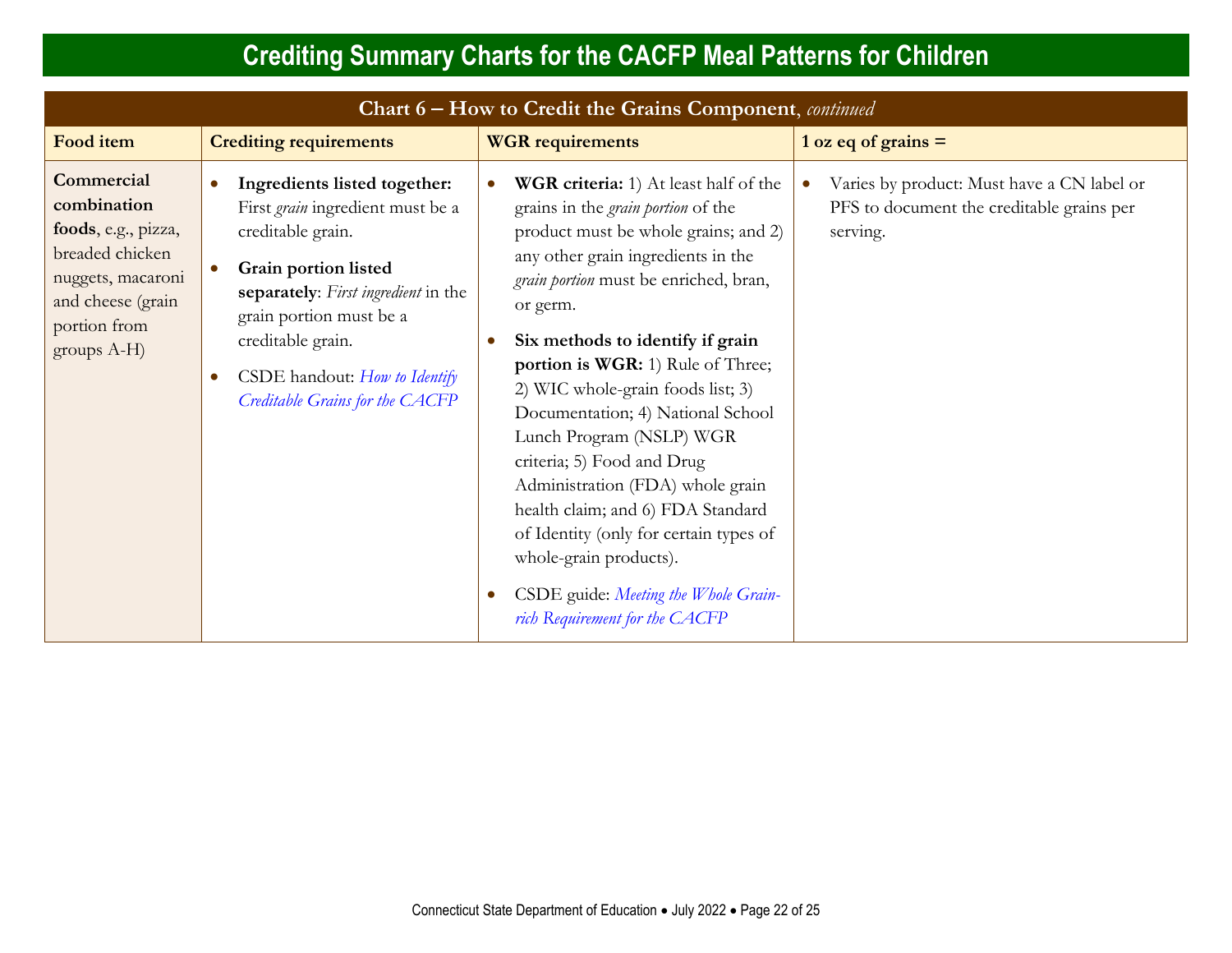| <b>Crediting Summary Charts for the CACFP Meal Patterns for Children</b>                           |                                                                                                                        |                                                                                                                                                                                                                                                                                                                                                                                                                                                                                                                                                                 |                                                                                                                                                                                                                                                                                                                                                                                                                                                                                                                                                                                                                                                                                                                                                                                                                                                                                                                                                                                                                                                                                                                                                                                                                                                                                                                                                                                                                                                                                    |  |
|----------------------------------------------------------------------------------------------------|------------------------------------------------------------------------------------------------------------------------|-----------------------------------------------------------------------------------------------------------------------------------------------------------------------------------------------------------------------------------------------------------------------------------------------------------------------------------------------------------------------------------------------------------------------------------------------------------------------------------------------------------------------------------------------------------------|------------------------------------------------------------------------------------------------------------------------------------------------------------------------------------------------------------------------------------------------------------------------------------------------------------------------------------------------------------------------------------------------------------------------------------------------------------------------------------------------------------------------------------------------------------------------------------------------------------------------------------------------------------------------------------------------------------------------------------------------------------------------------------------------------------------------------------------------------------------------------------------------------------------------------------------------------------------------------------------------------------------------------------------------------------------------------------------------------------------------------------------------------------------------------------------------------------------------------------------------------------------------------------------------------------------------------------------------------------------------------------------------------------------------------------------------------------------------------------|--|
| Chart 6 - How to Credit the Grains Component, continued                                            |                                                                                                                        |                                                                                                                                                                                                                                                                                                                                                                                                                                                                                                                                                                 |                                                                                                                                                                                                                                                                                                                                                                                                                                                                                                                                                                                                                                                                                                                                                                                                                                                                                                                                                                                                                                                                                                                                                                                                                                                                                                                                                                                                                                                                                    |  |
| <b>Food item</b>                                                                                   | <b>Crediting requirements</b><br><b>WGR</b> requirements                                                               |                                                                                                                                                                                                                                                                                                                                                                                                                                                                                                                                                                 | $1 oz eq of grains =$                                                                                                                                                                                                                                                                                                                                                                                                                                                                                                                                                                                                                                                                                                                                                                                                                                                                                                                                                                                                                                                                                                                                                                                                                                                                                                                                                                                                                                                              |  |
| <b>Grain</b> foods<br>made from<br>scratch, e.g.,<br>breads and bread<br>products (groups<br>$A-G$ | Recipes must be made<br>with creditable grains.<br>CSDE handout: How<br>to Identify Creditable<br>Grains for the CACFP | WGR criterion: The<br>amount of whole grains is<br>equal to or more than the<br>total amount of enriched<br>grains, bran, and germ.<br>Method to identify WGR<br>$\bullet$<br>recipes: Compare the<br>amount of the whole grain<br>ingredients to the total<br>amount of enriched grains,<br>bran, and germ.<br>CSDE guide: Meeting the<br>Whole Grain-rich Requirement<br>for the CACFP<br>CSDE handout: Calculation<br><b>Methods for Grains Ounce</b><br>Equivalents for the CACFP<br>USDA handout: $Is My$<br>O<br>Recipe Whole Grain-Rich in<br>the CACFP? | Varies by recipe. Refer to the CSDE's Calculation Methods for Grains<br>$\bullet$<br>Ounce Equivalents for the CACFP.<br>If the serving weight is known: Use method 1 (USDA's Exhibit<br>$\bullet$<br>A chart).<br>1. Determine the required weight for the applicable grain group $(A -$<br>G) using Grain Ounce Equivalents for the CACFP.<br>Divide the recipe's serving weight by the required weight for the<br>applicable grain group.<br>3. Round down to the nearest $\frac{1}{4}$ ounce equivalent.<br>If the serving weight is not known: Use method 2 (creditable<br>$\bullet$<br>grains per serving). Refer to the CSDE's Calculation Methods for<br>Grains Ounce Equivalents for the CACFP.<br>1. Determine the total weight (grams) of all creditable grains<br>in the recipe.<br>Divide the grams of creditable grains in the recipe by the number<br>2.<br>of servings in the recipe to get creditable grains per serving.<br>Divide creditable grains per serving by 16 to get ounce<br>3.<br>equivalents (1 ounce equivalent $= 16$ grams of creditable<br>grains)<br>4. Round down to the nearest $\frac{1}{4}$ ounce equivalent.<br>Note: If the recipe does not include the serving weight, the<br>$\bullet$<br>CACFP facility could conduct a yield study to weigh several cooked<br>portions and determine the average weight per serving. For<br>guidance on yield studies, refer to the CSDE's Yield Study Data Form<br>for the Child Nutrition Programs. |  |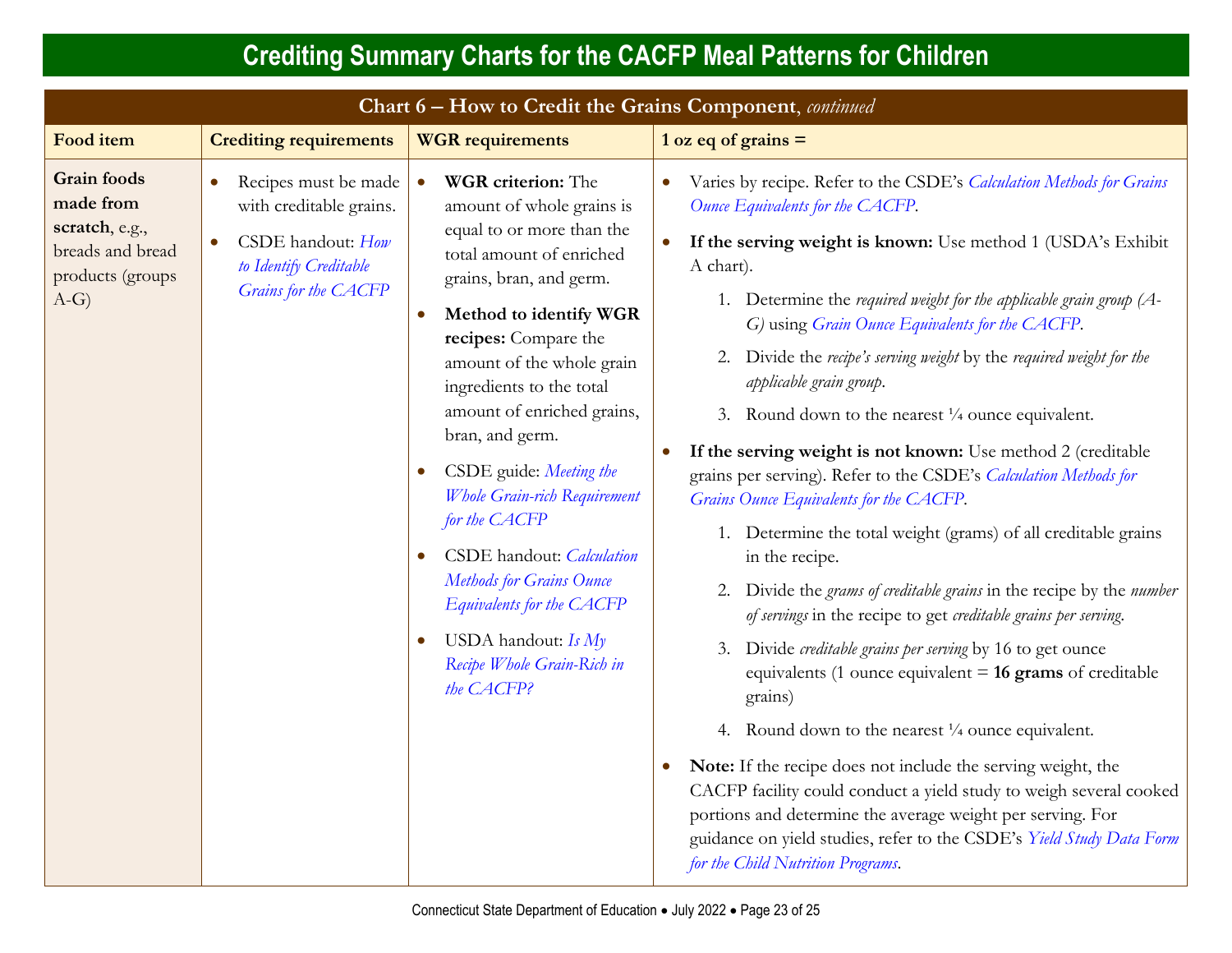| Chart 6 - How to Credit the Grains Component, continued                                                                       |                                                                                                                                                                       |                                                                                                                                                                                                                                                                                                                                                                                                                                                                                                |                                                                                                                                                                                                                                                                                                                                                                                                                                                                                                                                                                                                                                                                                                                                                                                                                                                                                               |
|-------------------------------------------------------------------------------------------------------------------------------|-----------------------------------------------------------------------------------------------------------------------------------------------------------------------|------------------------------------------------------------------------------------------------------------------------------------------------------------------------------------------------------------------------------------------------------------------------------------------------------------------------------------------------------------------------------------------------------------------------------------------------------------------------------------------------|-----------------------------------------------------------------------------------------------------------------------------------------------------------------------------------------------------------------------------------------------------------------------------------------------------------------------------------------------------------------------------------------------------------------------------------------------------------------------------------------------------------------------------------------------------------------------------------------------------------------------------------------------------------------------------------------------------------------------------------------------------------------------------------------------------------------------------------------------------------------------------------------------|
| Food item                                                                                                                     | <b>Crediting requirements</b>                                                                                                                                         | <b>WGR</b> requirements                                                                                                                                                                                                                                                                                                                                                                                                                                                                        | $1 oz eq of grains =$                                                                                                                                                                                                                                                                                                                                                                                                                                                                                                                                                                                                                                                                                                                                                                                                                                                                         |
| Combination<br>foods made from<br>scratch, e.g., pizza<br>and macaroni and<br>cheese (grain<br>portion from<br>groups $A-H$ ) | The <i>grain portion</i> of the<br>recipe must be made<br>with creditable grains.<br>CSDE handout: How<br>$\bullet$<br>to Identify Creditable<br>Grains for the CACFP | WGR criterion: The amount of<br>whole grains in the <i>grain portion</i> is<br>equal to or more than the total<br>amount of enriched grains, bran,<br>and germ.<br>Method to identify WGR recipes:<br>Compare the amount of the whole<br>grain ingredients to the total<br>amount of enriched grains, bran,<br>and germ. Refer to the CSDE's<br>guide, Meeting the Whole Grain-rich<br>Requirement for the CACFP.<br>USDA handout: Is My Recipe Whole<br>$\bullet$<br>Grain-Rich in the CACFP? | Varies by recipe. Refer to the CSDE's Calculation Methods<br>$\bullet$<br>for Grains Ounce Equivalents for the CACFP.<br>If the weight (groups $A-G$ ) or volume (group $H$ ) of<br>the grain portion is known: Use method 1 (USDA's<br>Exhibit A chart).<br>1. Determine the required weight (groups A-E) or volume<br>(group $H$ ) for the product's grain portion using the<br>CSDE's Grain Ounce Equivalents for the CACFP.<br>Divide the serving weight or volume of the grain<br>portion by the required weight or volume for the grain<br>portion in Exhibit A.<br>Round down to the nearest $\frac{1}{4}$ ounce equivalent.<br>3.<br>If the weight (groups A-G) or volume (group H) of<br>the grain portion is not known: Obtain a PFS and use<br>method 2 (creditable grains per serving). Refer to the<br>CSDE's Calculation Methods for Grains Ounce Equivalents for<br>the CACFP. |

For more resources, visit the CSDE's webpage, [Grains Component for CACFP Child Care Programs.](https://portal.ct.gov/SDE/Nutrition/Crediting-Foods-in-CACFP-Child-Care-Programs/Documents#Grains)